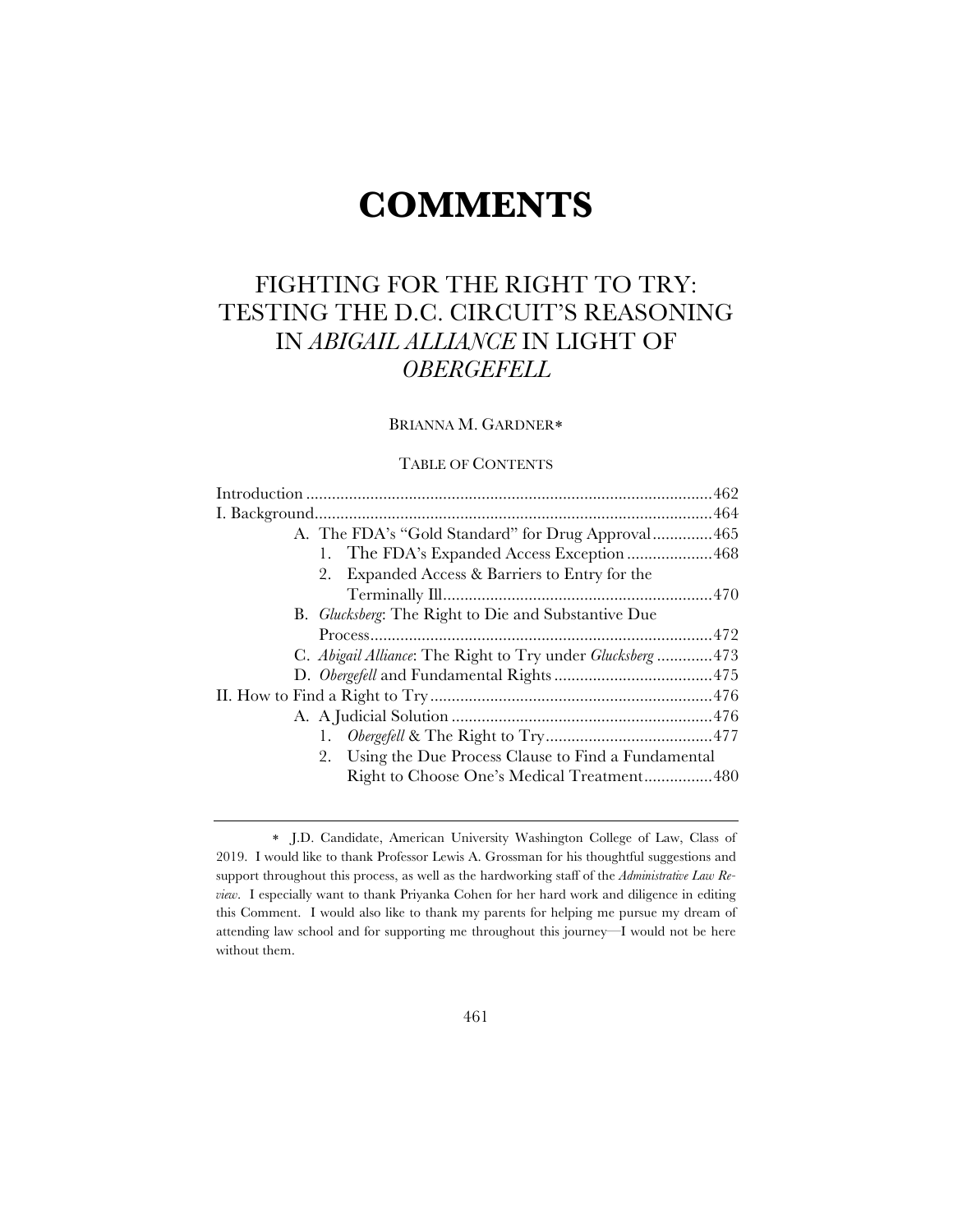#### 462 *ADMINISTRATIVE LAW REVIEW* [70:2

|  | 3. Obergefell as a Framework for Medical            |  |
|--|-----------------------------------------------------|--|
|  |                                                     |  |
|  |                                                     |  |
|  | 1. The Ups-and-Downs of Right to Try in Practice484 |  |
|  |                                                     |  |
|  |                                                     |  |

#### **INTRODUCTION**

Matthew Bellina was flying an EA-6B Prowler out of Naval Air Station Whidbey Island on Washington's Puget Sound when he started twitching and losing coordination.1 Bellina, now a thirty-four-year-old father and veteran of the United States Navy, suffers from amyotrophic lateral sclerosis (ALS), a debilitating and incurable disease more commonly known as Lou Gehrig's Disease.2 When he was diagnosed with the fatal disease at age thirty, Bellina's illness was already too advanced for one clinical trial and not advanced enough for the other.<sup>3</sup> As a result, he now lacks the ability to write, uses a walker and a wheelchair to move around, and will eventually lose his ability to speak, eat, and breathe.4

He is just one of thousands of terminally ill patients in the United States seeking a miracle through "Right to Try," a legislation that would allow terminally ill patients to access investigational treatments that have passed Phase I safety testing of the clinical trial process but are not yet available to the public.5 In 2016, Bellina testified before the Senate Homeland Security and Governmental Affairs Committee to advocate for the passage of Right to Try legislation by the federal government.<sup>6</sup> After describing his frustra-

6. *See Exploring a Right to Try for Terminally Ill Patients: Hearing Before the S. Comm. on Home-*

<sup>1.</sup> *See Matt Bellina: "ALS Is a Worthy Adversary, But Each Day I Am Hopeful,"*  CONGRESSIONALLY DIRECTED MED. RES. PROGRAMS, http://cdmrp.army.mil/cwg/stories/2014/bellina\_profile (Jan. 27, 2016) (discussing how Bellina's diagnosis with amyotrophic lateral sclerosis (ALS) caused him to be grounded by the Navy due to his worsening symptoms).

<sup>2.</sup> *Id.*

<sup>3.</sup> Jo Ciavaglia, *Matt Bellina—The Face of Right to Try*, NAC HAVE A HEART FOUND., http://myrighttotrynow.com/2017/08/matt-bellina-the-face-of-right-to-try (last visited May 8, 2018).

<sup>4.</sup> *Id.*

<sup>5.</sup> *See* Matthew Bellina, *FDA Should Allow Treatment of Terminally Ill Patients with Experimental Drugs*, WASH. POST (Sept. 28, 2016), https://www.washingtonpost.com/ news/powerpost/wp/2016/09/28/fda-should-allow-treatment-of-terminally-ill-patients-with-experimental-drugs/?utm\_term=.51211336c9f6 (arguing that federal Right to Try legislation will give terminally ill patients new treatment options).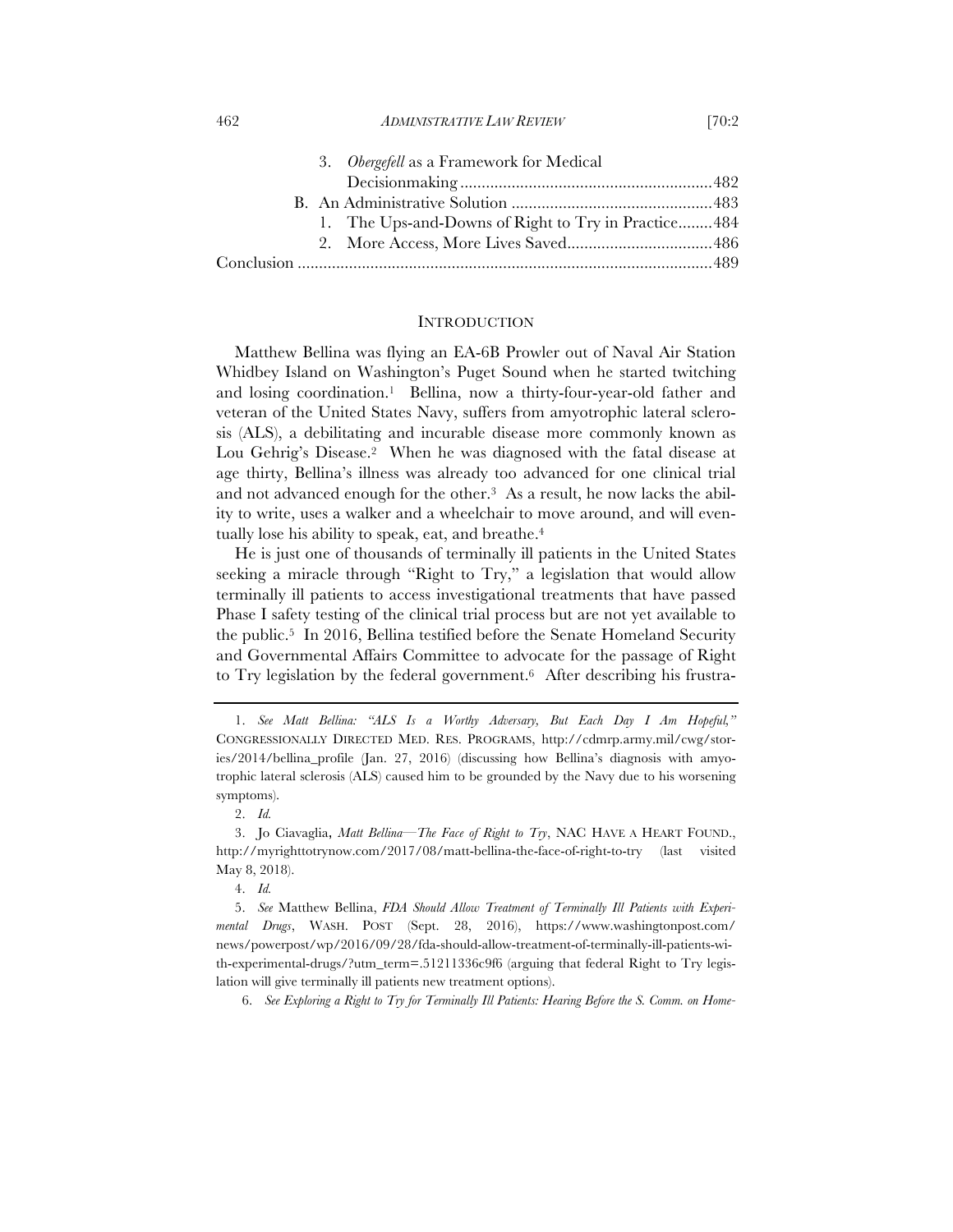tion with the Food and Drug Administration's (FDA's) drug regulation regime and overgeneralized clinical trials for ALS, Bellina questioned why he should not be able to try experimental treatments if the disease is sure to take his life anyway.7

Right to Try bills grant terminally ill patients access to and the right to try investigational new drugs that have not yet received the FDA approval but have passed the preliminary safety testing phase (Phase I) of the arduous and costly clinical trial process.8 Unfortunately, over one million Americans die from a terminal illness each year, either from a disease without a cure or preclusion from a clinical trial.9 While the federal Food, Drug, and Cosmetic Act (FDCA) sets forth a rigid protocol for the drug approval process, proponents of Right to Try legislation seek to make investigational new drugs easier to access for terminally ill patients without sacrificing the safety and efficacy standards of the FDA.10

In 2007, Abigail Alliance for Better Access to Developmental Drugs (Abigail Alliance)11 brought suit against the FDA for barring access to potentially life-saving unapproved drugs to terminally ill patients.12 In *Abigail Alliance for Better Access to Developmental Drugs v. von Eschenbach* (*Abigail Alliance*),13

*land Sec. & Governmental Affairs*, 114th Cong. 241–42 (2016) (statement of Matthew Bellina, Lieutenant Commander, U.S. Navy) [hereinafter Bellina Senate Testimony] (testifying that federal Right to Try legislation will permit him to receive access to investigative new drugs with approval from drug manufacturers and his doctors); *see also* Right to Try Act of 2017, H.R. 878, 115th Cong. (2017).

7. *See* Bellina Senate Testimony, *supra* note 6, at 284 (describing the ineffectiveness of current ALS clinical trials that seek to create an efficacious drug for the overall patient population rather than working with specific patients' biomarkers and using "known compounds that target a patient's specific disease profile"); *see also* Ciavaglia, *supra* note 3.

8. *See About Right to Try*, RIGHT TO TRY, http://righttotry.org/about-right-to-try (last visited May 8, 2018) (explaining that Right to Try at the state level seeks to give drug manufacturers, doctors, and patients more control over whether patients receive promising investigational new drugs that the Food and Drug Administration (FDA) has not yet approved).

9. *See id.* (considering Right to Try necessary because most terminal patients are too sick to be eligible for clinical trials).

10. *See* Food, Drug, and Cosmetic Act, 21 U.S.C. § 355 (2012) (requiring a drug manufacturer to file a new drug application (NDA) with the FDA and to establish that a new drug meets FDA's safety and effectiveness standards); *see also* Bellina Senate Testimony, *supra* note 6, at 241.

11. *See Our Story*, ABIGAIL ALLIANCE, http://www.abigail-alliance.org/story.php (last visited May 8, 2018) (public interest group seeking to cultivate greater access to developmental cancer drugs and other drugs for life-threatening illnesses).

12. *See* Abigail All. for Better Access to Developmental Drugs v. von Eschenbach, 495 F.3d 695, 697 (D.C. Cir. 2007).

13. 495 F.3d 695 (D.C. Cir. 2007).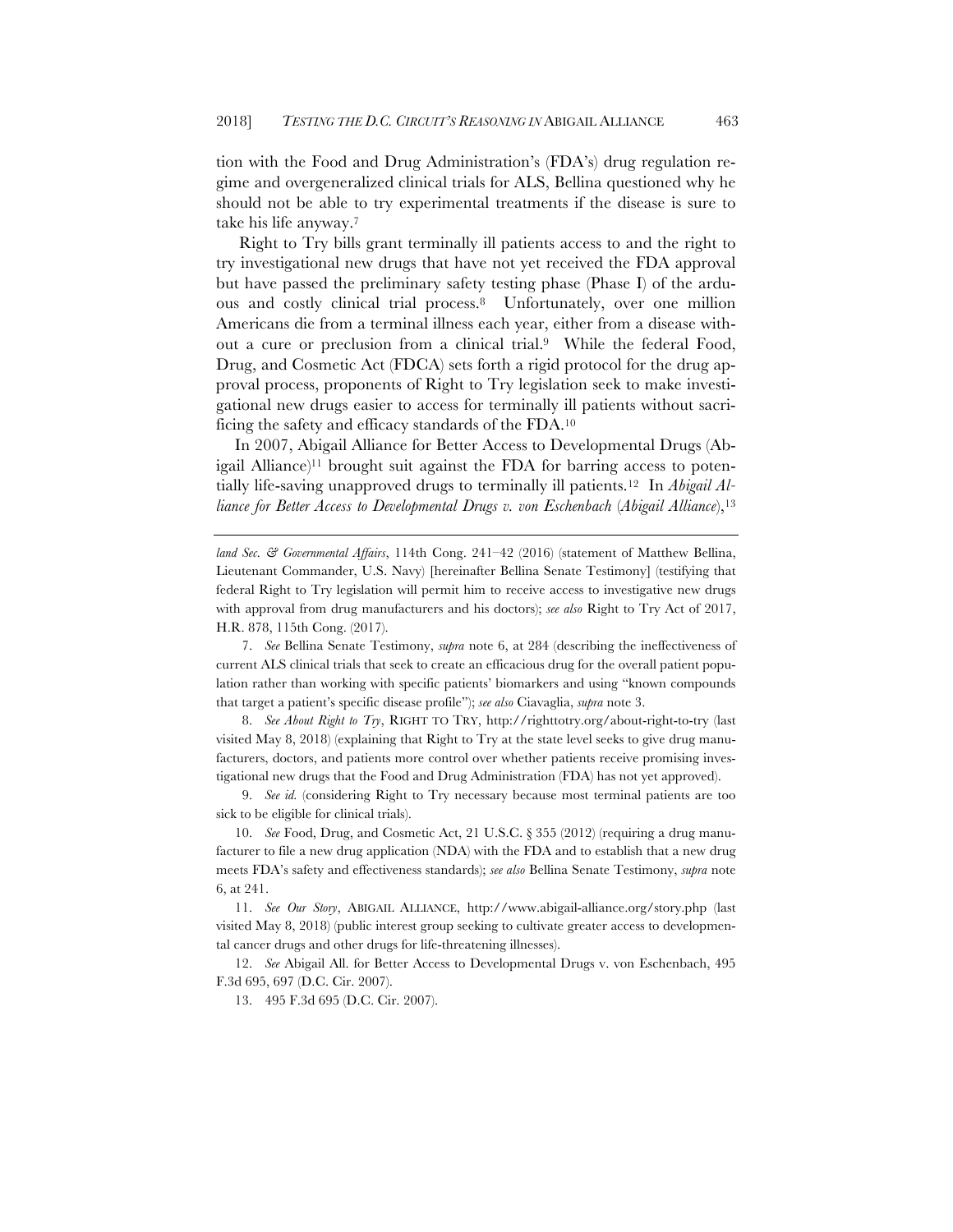the D.C. Circuit applied the Supreme Court's substantive due process analysis in *Washington v. Glucksberg*<sup>14</sup> and held that terminally ill patients without alternative treatment options do not have a fundamental right to access experimental drugs that have only passed Phase I testing.15

This Comment will analyze *Abigail Alliance* and address whether the Court of Appeals for the D.C. Circuit's reasoning is still applicable as the majority of states have now adopted a Right to Try legislation. Additionally, it will explore whether the due process analysis used in *Abigail Alliance*  supports the holding that there is no fundamental right to try investigational drugs after the Supreme Court's decision in *Obergefell v. Hodges*.16 Part I will discuss the FDA's drug approval process and notable case law in the field of medical freedom rights under substantive due process analysis. Part II will argue that the Court of Appeals for the D.C. Circuit's reasoning in *Abigail Alliance* no longer reflects the nuanced legal framework provided by the Supreme Court in *Obergefell.* It will further analyze the Right to Try movement through an administrative lens and discuss how the FDA can respond to the proliferation of states' Right to Try legislation. Part II will conclude by stating that the legal framework found in *Obergefell* should be applied to cases involving terminally ill patients' rights to access unapproved new drugs. It will also recommend that the FDA address the growing number of states enacting Right to Try legislation through notice-andcomment rulemaking as the agency may be better suited to address this issue through administrative action.

#### I. BACKGROUND

The FDA regulates a vast array of products including food, human and animal drugs, medical devices, tobacco, cosmetics, animal feed, biologics, and radiation-emitting products.<sup>17</sup> Though the FDA now acts as the gatekeeper for new drugs seeking to enter the commercial market, this has not

<sup>14.</sup> 521 U.S. 702, 720–21 (1997) (applying substantive due process analysis which inquires whether the asserted fundamental right is (1) deeply rooted in the nation's history and (2) whether the asserted right meets the requirement of "careful description" of liberty interest).

<sup>15.</sup> *Abigail Alliance*, 495 F.3d at 712–13 (holding that the FDA's interest in protecting the public from unsafe drugs is rationally related to a legitimate state interest); *see also Glucksberg*, 512 U.S. at 728 (holding that the right to receive assistance in "committing suicide is not a fundamental liberty interest protected by the Due Process Clause").

<sup>16.</sup> 135 S. Ct. 2584 (2015).

<sup>17.</sup> Priya Brandes, Comment, *Regulation of Drugs: A Death Sentence for the Terminally Ill?*, 46 U.S.F. L. REV. 1149, 1151 (2012).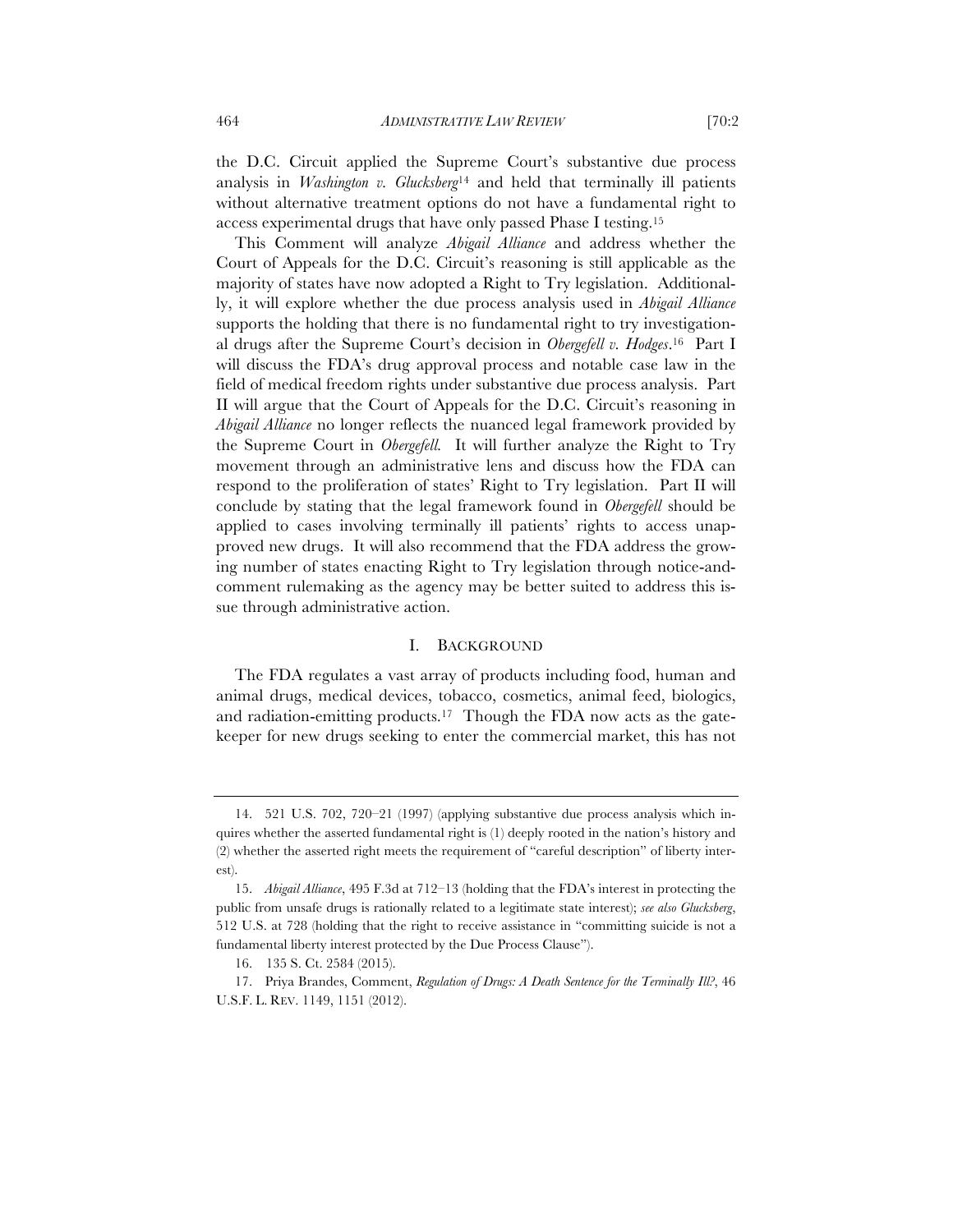always been the case.18 Today, the stringent drug approval regulations set forth by the FDA originate from its response to public outcry stemming from drug-related deaths, adverse side effects from unsafe drugs, and public health scares.<sup>19</sup> Now, in addition to establishing a drug's safety, a drug manufacturer must also establish a drug's efficacy in patients with the listed indication.20 Today, the FDA's rigorous drug approval process is recognized as the gold standard throughout the world.21

# *A. The FDA's "Gold Standard" for Drug Approval*

The FDCA, enacted in 1938 and amended in 1962, grants access to new drugs only if the FDA, following a rigorous and expensive clinical trial process, approves them.22 Before advancing to clinical trials in human subjects, a drug sponsor must submit to the FDA an Investigational New Drug (IND) application based on the results from its initial testing, which typically involves the testing of the drug on animals.23 Once the FDA approves the IND application, the drug sponsor must then submit substantial evidence regarding the safety and efficacy of the new drug before the FDA will allow it to be introduced into interstate commerce, a process that involves at least three phases of human clinical testing.24

19. *See* Robert M. Harper, *A Matter of Life and Death: Affording Terminally-Ill Patients Access to Post-Phase I Investigational New Drugs*, 12 MICH. ST. U. J. MED. & L. 265, 268–69 (2008).

21. Meadows, *supra* note 18.

23. 21 U.S.C. § 355(i)(1)(A); *see The FDA's Drug Review Process: Ensuring Drugs Are Safe and Effective*, U.S. FOOD & DRUG ADMIN., https://www.fda.gov/Drugs/ResourcesForYou/ Consumers/ucm143534.htm (last updated Nov. 24, 2017) (explaining that the drug sponsor must show results of preclinical testing in laboratory animals in its proposal before the FDA decides whether the drug is reasonably safe for the drug manufacturer to continue to human trials).

24. *See* 21 U.S.C. § 321(p)(1) (defining a "new drug" as one that is not generally recog-

<sup>18.</sup> *See generally* Michelle Meadows, *Promoting Safe & Effective Drugs for 100 Years*, FDA CONSUMER MAG., Jan.–Feb. 2006, https://www.fda.gov/aboutfda/whatwedo/history/ productregulation/promotingsafeandeffectivedrugsfor100years/default.htm (describing how federal regulation was lacking with respect to protecting the public from dangerous drugs at the turn of the twentieth century).

<sup>20.</sup> *See id.* at 269–70.

<sup>22.</sup> *See* 21 U.S.C. § 355(a) (2012); John Patrick Dillman, Note, *Prescription Drug Approval and Terminal Diseases: Desperate Times Require Desperate Measures*, 44 VAND. L. REV. 925, 935 (1991) (estimating the cost of drug approval processes at one million dollars); Clayton R. Portell, Note, *Live or Let Die: Will the Courts Recognize in Terminally Ill Patients a Fundamental Right to Choose Non-FDA Approved Drugs or Does the FDA's Stringent Approval Process Carry Sufficient Merit?*, 5 IND. HEALTH L. REV. 123, 128–29 (2008) (discussing how the drug approval process can take ten to fifteen years).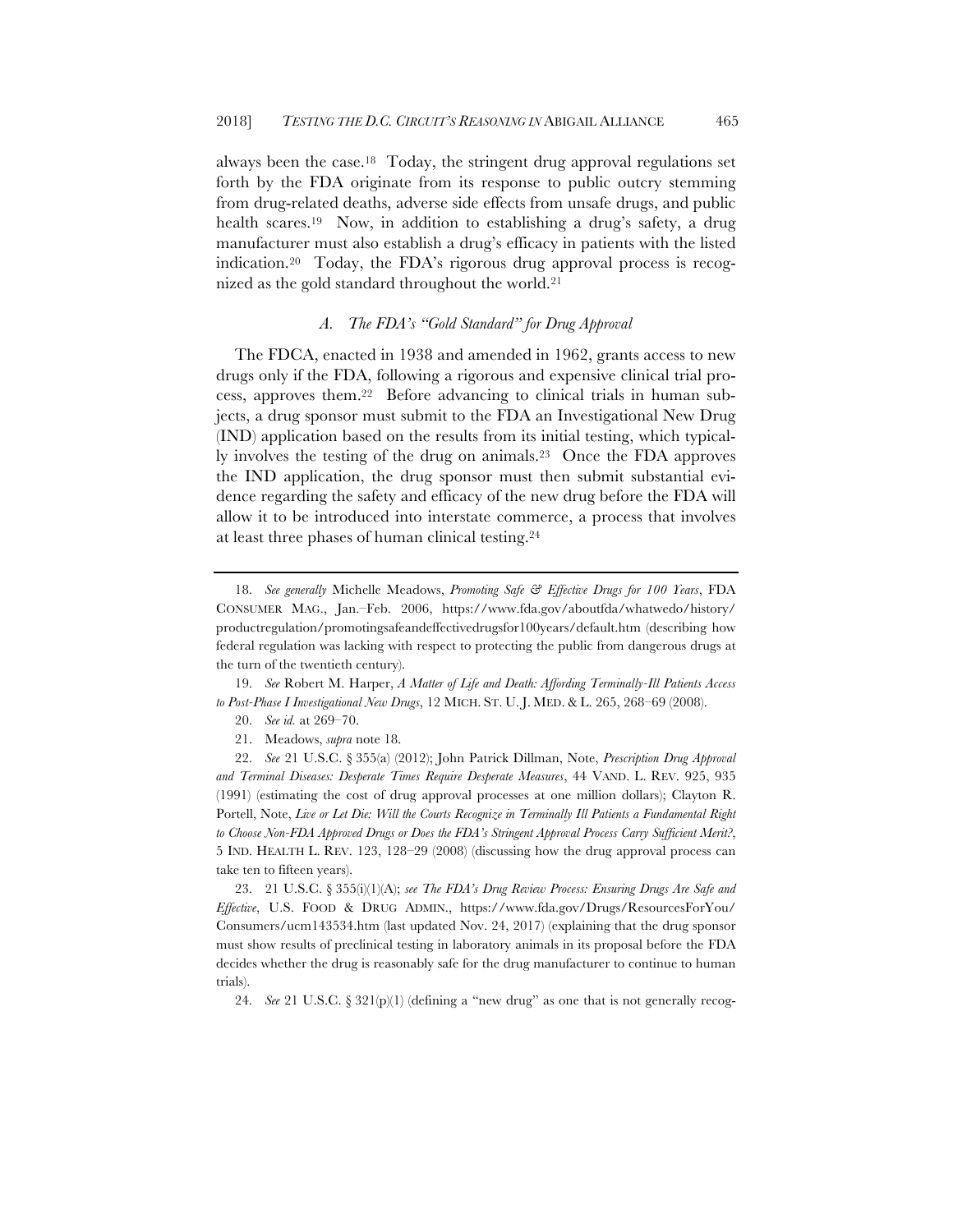In Phase I, a drug manufacturer introduces an IND to a small group of healthy human subjects for a short period of time to evaluate its safety.<sup>25</sup> Phase II evaluates the efficacy of the IND by introducing the drug into a larger group of individuals who are affected by the indicated disease or condition.26 The duration of a Phase II trial can range from several months to two years.27 In Phase III testing, the drug sponsor conducts another study within a large population group affected by the disease to assess "optimum dosage ranges, safety, and efficacy."28 Phase III testing can last from one to four years.29 Upon completion of the IND process, the drug sponsor files a New Drug Application (NDA) with the FDA, which contains test results, manufacturing methods, chemical makeup of the drug, proposed labeling, and data regarding safety and effectiveness.<sup>30</sup> The FDA then reviews the NDA and determines whether the drug is safe and effective for human consumption.<sup>31</sup> In its decision to approve or deny a new drug, the

27. *See Step 2: Preclinical Research*, U.S. FOOD & DRUG ADMIN., https://www.fda.gov/ForPatients/Approvals/Drugs/default.htm (last updated Jan. 4, 2018).

28. *See* Dillman, *supra* note 22, at 929.

29. *See Step 3: Clinical Research*, U.S. FOOD & DRUG ADMIN., https://www.fda.gov/ForPatients/Approvals/Drugs/ucm405622.htm (last updated Jan. 4, 2018) (describing that Phase III trials involve a population group ranging from 300 to 3,000 volunteers with the disease or condition to determine the drug's efficacy and whether any adverse reactions exist).

30. *See* Dillman, *supra* note 22, at 930 (emphasizing that an NDA can span tens of thousands of pages with results from thousands of human subjects for which the FDA has sixty days to file the application and then one hundred eighty days to approve or disapprove the NDA); *see also* Jennifer Kulynych, *Will FDA Relinquish the "Gold Standard" for New Drug Approval? Redefining "Substantial Evidence" in the FDA Modernization Act of 1997*, 54 Food & Drug L.J. 127, 129 (1999) (noting that the FDA requires a demonstration of "substantial effectiveness," which is usually satisfied by two independent clinical trials).

31. *See Step 4: FDA Drug Review*, U.S. FOOD & DRUG ADMIN., https://www.fda.gov/ForPatients/Approvals/Drugs/ucm405570.htm (last updated Jan. 4, 2018).

nized among qualified experts as safe and effective). *See generally* United States v. Rutherford, 442 U.S. 544, 553–55 (1979) (affirming the federal Food, Drug, and Cosmetic Act's (FDCA's) safety and effectiveness standards and finding no exception for terminally ill patients to access unapproved drugs).

<sup>25.</sup> *See* Dillman, *supra* note 22, at 928–29 (describing how Phase I can last several months).

<sup>26.</sup> *Id.* at 929 (explaining that Phase II results indicate whether the drug is effective in treating the disease); *see also* Abigail All. for Better Access to Developmental Drugs v. von Eschenbach, 495 F.3d 695, 698 (D.C. Cir. 2007) (Phase II trials usually composed of no more than several hundred subjects).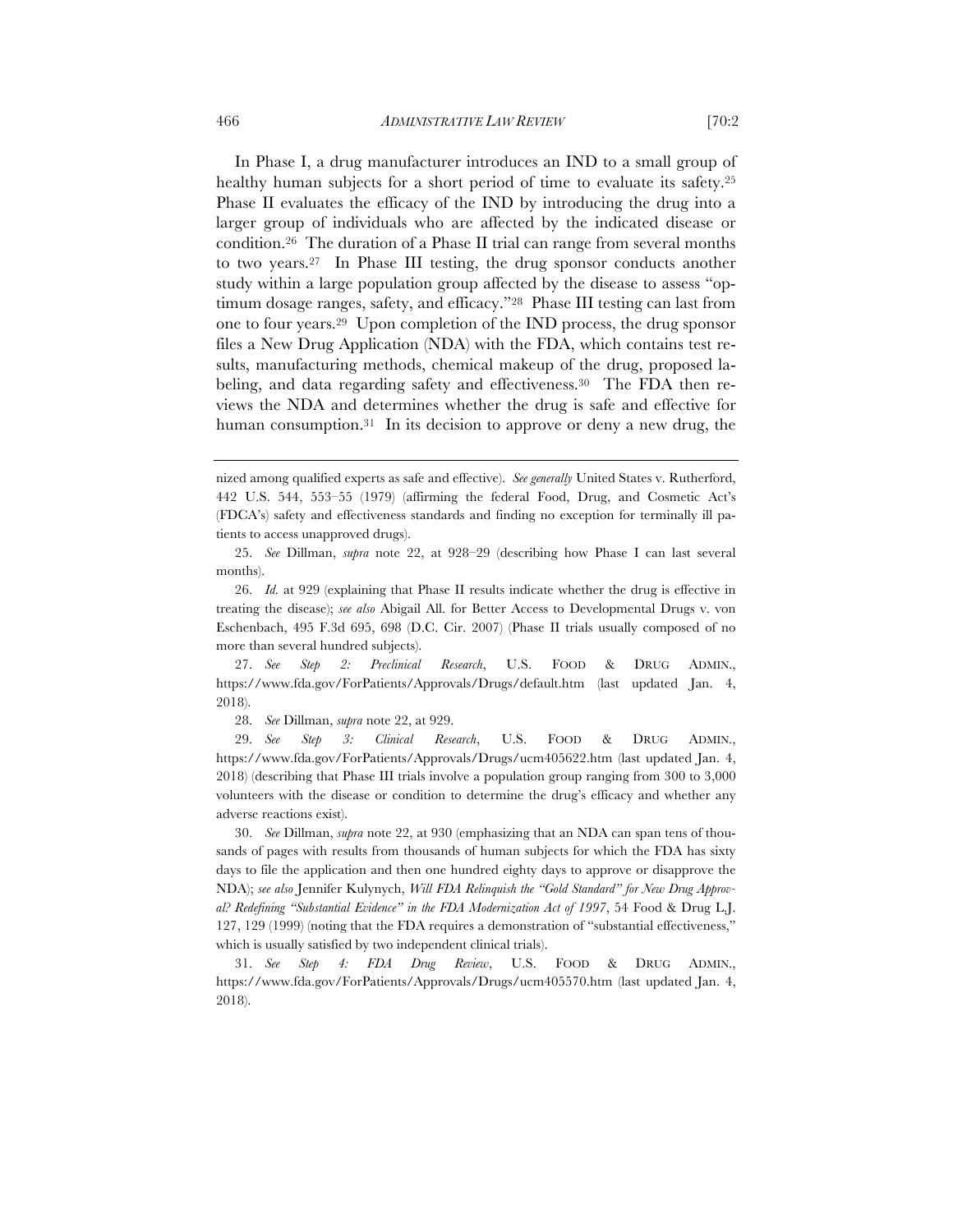FDA not only evaluates the scientific findings but also makes a calculated determination based upon whether the product's benefits significantly outweigh its risks.32

However, the FDA did not always regulate the public's access to medical products.33 After the widespread use of elixir sulfanilamide34 led to a public health crisis and prompted mass public outcry throughout the United States,<sup>35</sup> Congress enacted the FDCA in 1938.<sup>36</sup> In 1962, another public health crisis received significant attention after thousands of women, who had ingested thalidomide, gave birth to infants with severe birth defects.<sup>37</sup> In response, Congress amended the FDCA by requiring drug sponsors to establish the efficacy of their drug products.38 By requiring a drug manufacturer to demonstrate substantial evidence of a drug's safety and efficacy, the United States has established one of the most complicated and conservative drug regulation systems in the world.<sup>39</sup> The FDA continues to maintain a highly protective, costly, and lengthy approval process to ensure that only the safest and most effective drugs reach the market.40 As a result of the earlier public health crises, the risk of drug-related injuries continues to influence the FDA's stringent standards of approval.41

While many proponents uphold the FDA's approval system as the gold standard for ensuring consumer safety, $42$  critics maintain that the FDA's

36. *Id.* (explaining that the FDCA required demonstration of a drug's safety before its entrance on the market).

37. *Id.*

39. Julie C. Relihan, Note, *Expediting FDA Approval of AIDS Drugs: An International Approach*, 13 B.U. INT'L L.J. 229, 230 (1995).

4:19 PM), https://www.nbcnews.com/health/health-news/speed-drug-approvals-fda-

<sup>32.</sup> *See* Lewis A. Grossman, *AIDS Activists, FDA Regulation, and the Amendment of America's Drug Constitution*, 42 AM. J.L. & MED. 687, 697 (2016) (contending that the FDA's decisions on the basis of "risk assessment" to consumers can be challenged as policy decisions subject to attack).

<sup>33.</sup> *See* Meadows, *supra* note 18.

<sup>34.</sup> Brandes, *supra* note 17, at 1152 (explaining that elixir sulfanilamide, an untested antibiotic intended to treat streptococcal infections, turned out to be a highly toxic chemical analogue of antifreeze).

<sup>35.</sup> *Id.*

<sup>38.</sup> *See id.* (describing public health crises as a cause for the FDA strengthening its drug approval process); *see also* Drug Amendments of 1962, Pub. L. No. 87-781, 76 Stat. 780 (1962). *See generally Kefauver-Harris Amendments Revolutionized Drug Development*, U.S. FOOD & DRUG ADMIN., https://www.fda.gov/ForConsumers/ConsumerUpdates/ucm322856.htm (last updated Dec. 5, 2017).

<sup>40.</sup> *Id.* 

<sup>41.</sup> *Kefauver-Harris Amendments Revolutionized Drug Development*, *supra* note 38.

<sup>42.</sup> *See* Maggie Fox, *Speed Up Drug Approvals? FDA Already Did,* NBC NEWS (Feb. 1, 2017,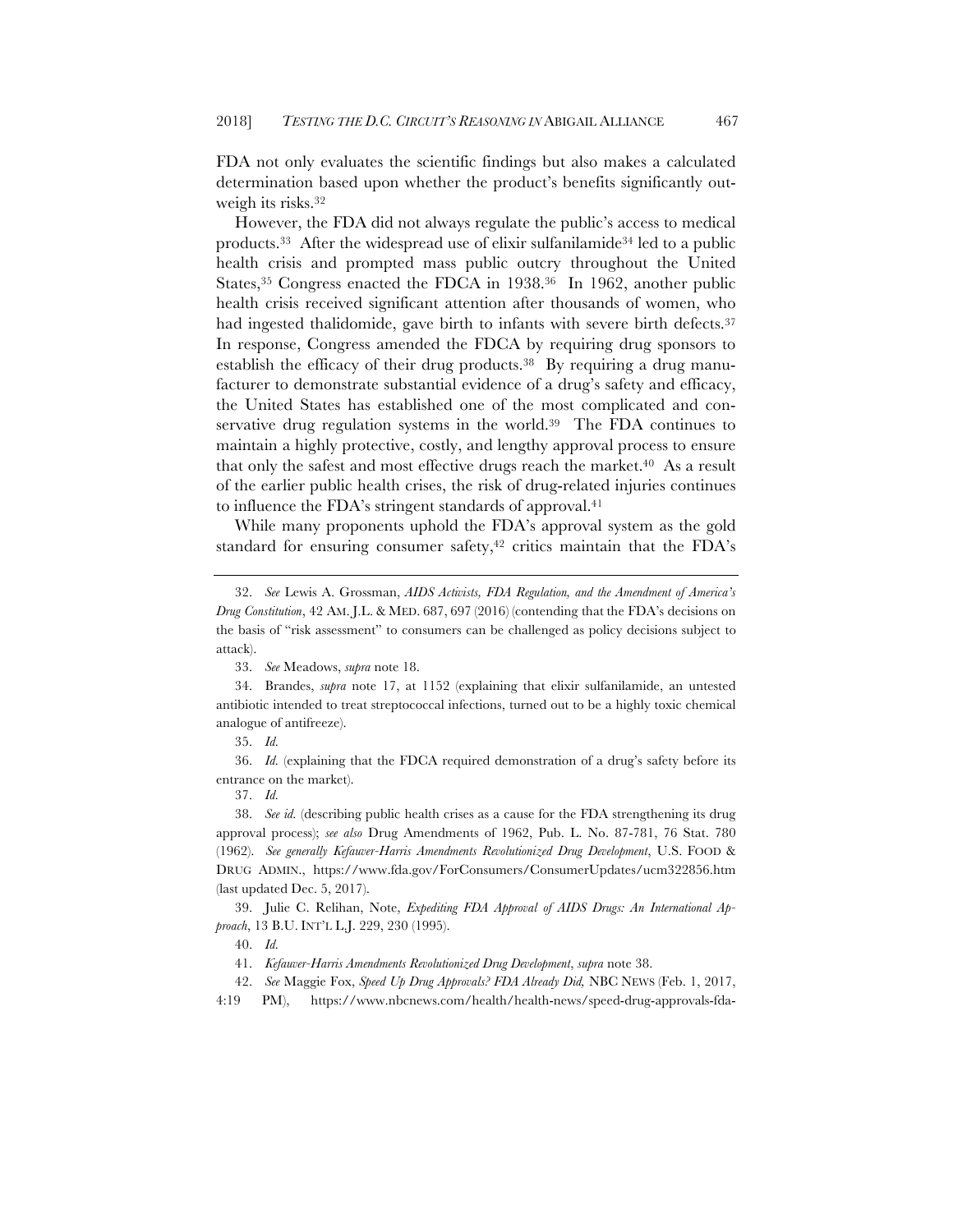"deadly over-caution" results in the denial of "potentially life-saving or lifeprolonging treatments already approved abroad."43 The potential for adverse outcomes resulting from untested or partially tested drugs is significant; however, terminally ill patients lacking alternative treatment options are less likely to be concerned with side effects if there is even a slim chance of prolonging their lives.44 Ultimately, although the federal government may have a legitimate interest in protecting the health of its citizens, the FDA consistently fails to acknowledge that the veracity of that interest diminishes as death becomes imminent or recovery is practically impossible for terminally ill patients.45

#### *1. FDA's Expanded Access Exception*

Lengthy drug approval processes and pressure from patients suffering from life-threatening diseases prompted Congress to enact the Expanded Access program,<sup>46</sup> putting drugs on the market quicker and permitting access to investigational new drugs outside of the strict bounds of a clinical trial.47 The program also permits drug manufacturers to distribute dosages of unapproved drugs to qualifying patients with serious diseases, or where

45. *See* Leah Voigt Romano & Peter D. Jacobson, *Patient Access to Unapproved Therapies: The Leading Edge of Medicine and Law*, J. HEALTH & LIFE SCI. L., Jan. 2009, at 45, 62 (arguing that the risk-benefit ratio for terminally ill patients in taking an unapproved drug is typically different from that of the general public).

46. 21 U.S.C. § 360bbb (2012).

47. *See generally* Caitlyn Martin, Note, *Questioning the "Right" in State Right to Try Laws: Assessing the Legality and Effectiveness of These Laws*, 77 OHIO ST. L.J. 159, 168–69 (2016) (describing FDA's Fast Track, Accelerated Approval, and Expanded Access programs for treatment of serious medical conditions); *see* Grossman, *supra* note 32, at 701–04 (discussing how the AIDS epidemic played a role in the rulemaking of the Treatment IND protocols for the FDCA).

already-did-n715481 (reporting that proponents of the FDA's process condemn President Trump's promise to pharmaceutical companies to speed up the FDA's drug approval process as it will inhibit the ability of the FDA to protect patients and consumers from unsafe or ineffective medications or medical devices).

<sup>43.</sup> Relihan, *supra* note 39, at 231.

<sup>44.</sup> *See* Portell, *supra* note 22, at 138 (discussing how Dr. Scott Gottlieb, the current Commissioner of the FDA, recognized the complexities inherent in delaying terminally ill patients' access to investigational new drugs and acknowledged that many more patients will die waiting for the "good" drugs than from using the "bad ones"). *Contra* Amy Harmon, *Fighting for a Last Chance at Life*, N.Y. TIMES (May 16, 2009), http://www.nytimes.com/2009/05/17/health/policy/17untested.html (arguing that Right to Try legislation will endanger terminally ill patients through unnecessary harm and false hope).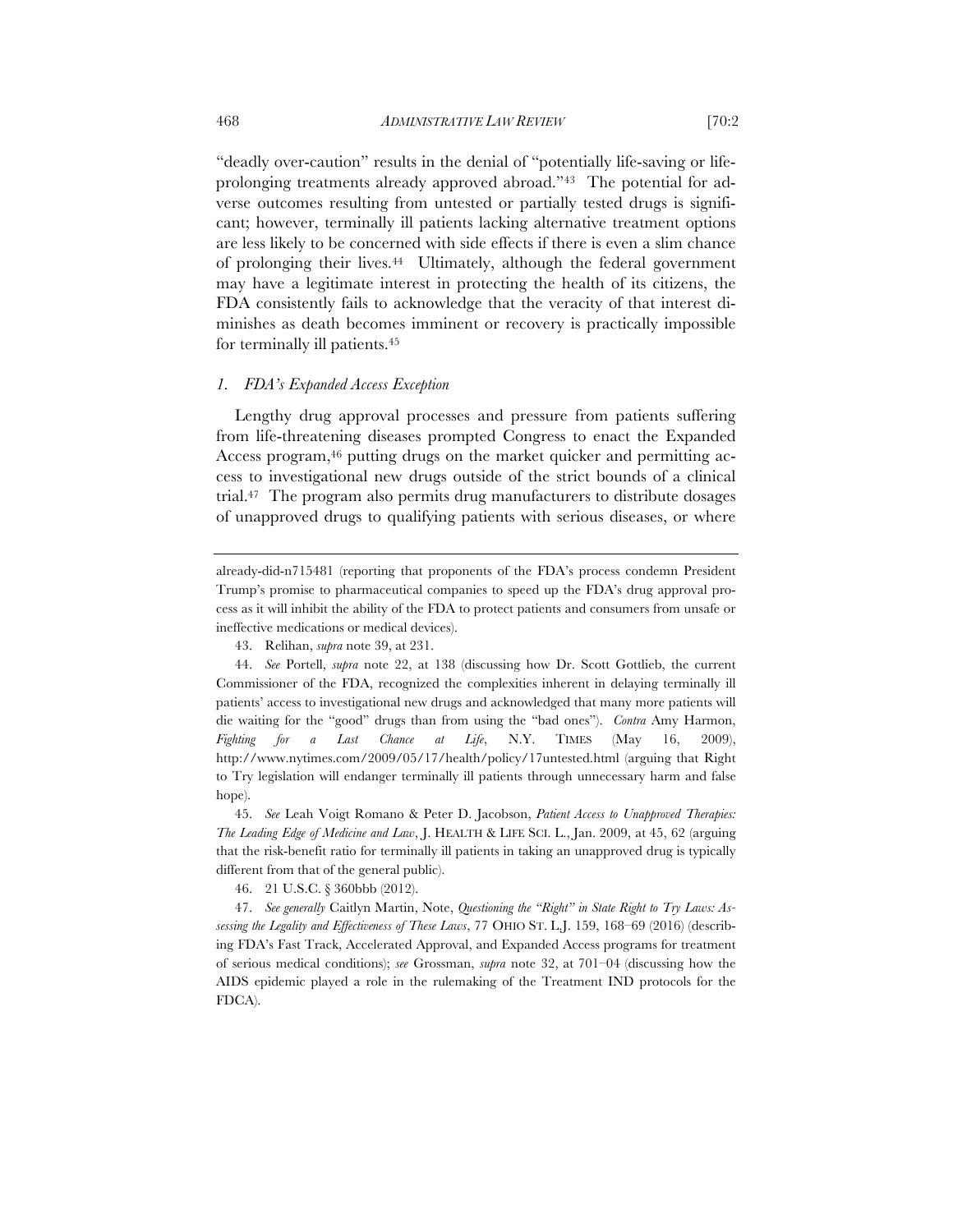there is no satisfactory alternative treatment for the patient's condition.<sup>48</sup> While the FDA prohibits commercialization of new drugs prior to FDA approval, it has a long history of allowing the use of investigational drugs for treatment outside of clinical trials.49 In response to its near-loss in *Abigail Alliance*, the FDA proposed two new regulations regarding Expanded Access that provided patients with life-threatening diseases increased access to new drug therapies prior to their approval.<sup>50</sup> Instead of ceding its drugregulating authority to oftentimes delayed and politically gridlocked Congress,51 the FDA promulgated the regulations through notice-and-comment rulemaking that would later be codified as the Expanded Access program.52

To qualify for Expanded Access, four criteria must be met: (1) a patient must have a life-threatening or severely debilitating disease for which the physician decides there is "no comparable or satisfactory alternative therapy," and the potential benefits to the patient justify the potential risks of treatment, and those risks are not unreasonable given the disease; (2) the drug is considered safe and effective enough to support the use of it in a patient; (3) the use of the drug will not interfere with the "initiation, conduct, or completion of a clinical trial"; and (4) the patient's sponsor must submit a clinical protocol describing the use of the IND in a single patient.53 The patient must also sign an informed consent form to affirm that they understand and accept the risks associated with taking an unapproved drug.54 Additionally, the patient's physician must submit an IND application or protocol amendment to an existing IND application on the patient's behalf

<sup>48.</sup> Martin, *supra* note 47, at 169; *see also* 21 U.S.C. § 360bbb.

<sup>49.</sup> *See* Benjamin R. Rossen, *FDA's Proposed Regulations to Expand Access to Investigational Drugs for Treatment Use: The Status Quo in the Guise of Reform*, 64 FOOD & DRUG L.J. 183, 193, 201 (2009) (noting that medical professionals used orphan drugs for treatment under INDs since 1962 even though pharmaceutical companies had little incentive in developing drugs for rare diseases affecting small patient populations).

<sup>50.</sup> Expanded Access to Investigational Drugs for Treatment Use, 21 C.F.R. §§ 312.300–.320 (2017); Charging for Investigational Drugs, 21 C.F.R. § 312.8 (2017); *see also* Rossen, *supra* note 49, at 203 (discussing how patient advocacy groups issued citizen petitions to the FDA in an attempt to ease access to INDs and for the FDA to clarify the requirements for access to Expanded Access protocols).

<sup>51.</sup> *See* Jerome Groopman, *The Right to a Trial*, NEW YORKER (Dec. 18, 2006), https://www.newyorker.com/magazine/2006/12/18/the-right-to-a-trial.

<sup>52.</sup> *See generally* 21 U.S.C. § 360bbb.

<sup>53.</sup> *Id.*; *see also* Alexandra Tsakopoulos et al., Note, *The Right to Try: An Overview of Efforts to Obtain Expedited Access to Unapproved Treatment for the Terminally Ill*, 70 FOOD & DRUG L.J. 617, 629 (2015).

<sup>54.</sup> Victoria Howard, *Accessing Indiana's Right-to-Try Law: Is It Enough to Expand Access for Terminally Ill Patients?*, 14 IND. HEALTH L. REV. 267, 276–77 (2017).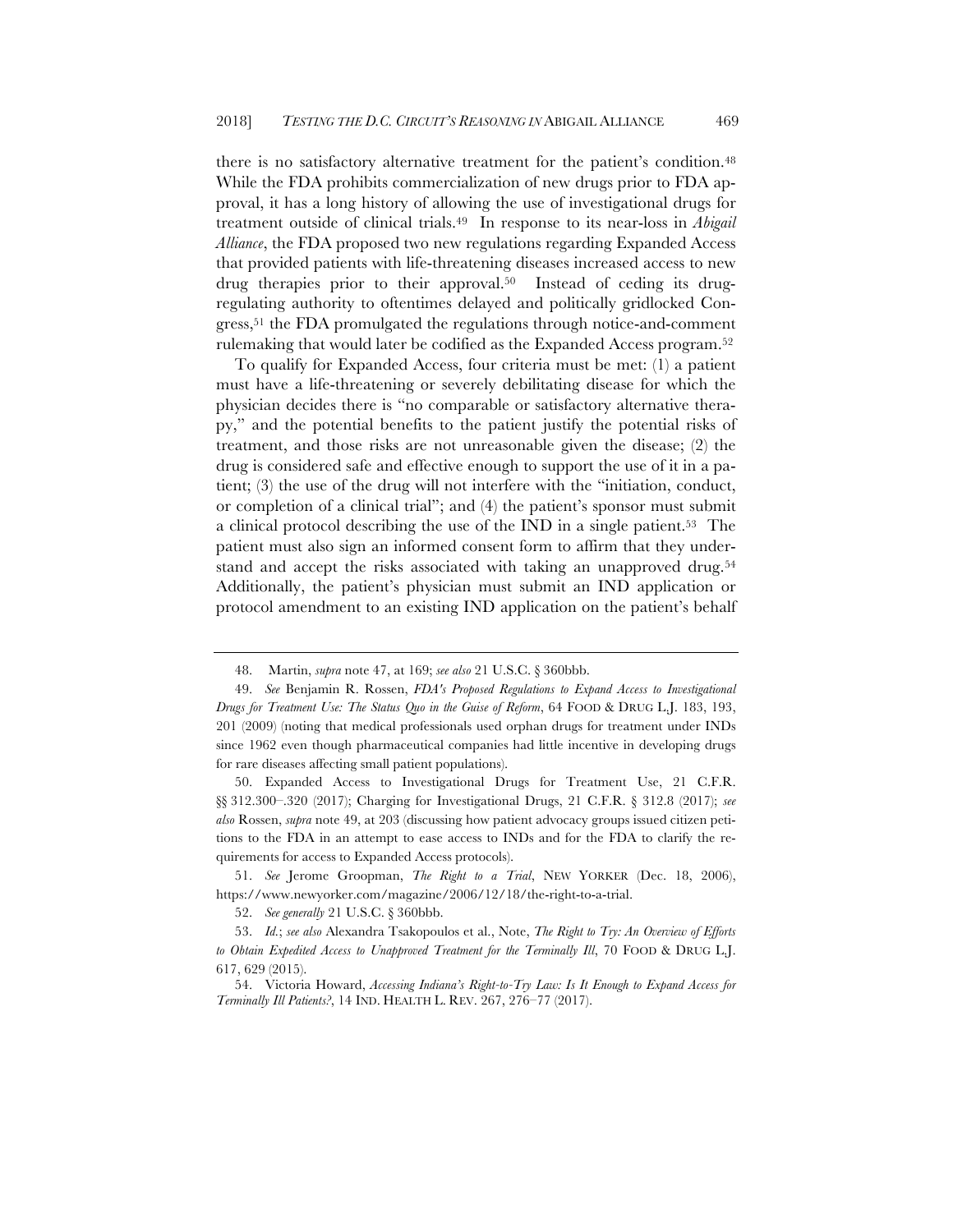and receive consent from the drug manufacturer willing to provide the experimental drug.55

# *2. Expanded Access & Barriers to Entry for the Terminally Ill*

As drug approval can take ten years or more, a terminally ill patient is left with few options: the individual either applies to enter a clinical trial or one of the FDA's Expanded Access programs.56 Still, terminally ill patients face yet another hurdle when applying for Expanded Access—receiving consent from the drug manufacturer.57 Because drug manufacturers are not obligated to participate in Expanded Access under the FDCA, the costs of doing so may outweigh the benefits.58 The manufacturer's hesitation to participate in an Expanded Access protocol may be three-fold: (1) it may deter patients from entering a placebo-based clinical trial and encourage "gaming" of the system;<sup>59</sup> (2) any adverse side effects may risk the drug's chances for approval and lead to negative publicity;<sup>60</sup> and  $(3)$  it may not be financially logical for the manufacturer.61

<sup>55.</sup> *See* Martin, *supra* note 47, at 171 (emphasizing that an IND application takes a significant amount of time for a physician to complete).

<sup>56.</sup> *See id.* (acknowledging that many terminal individuals will be rejected from clinical trials and that Expanded Access depends upon FDA approval and the consent of the drug sponsor); *see also* Howard, *supra* note 54, at 275–76 (noting that while FDA approves most applicants for Expanded Access, the FDA still prefers patients to participate in clinical trials in order to generate data, facilitate the drug approval process, and increase availability of drugs).

<sup>57.</sup> *See* Tsakopoulos et al., *supra* note 53, at 630 (explaining that drug manufacturers may deny a patient's request if it is possible that the use could negatively impact the drug's development program).

<sup>58.</sup> *Id.*; *accord* Katie Thomas, *Why Can't Dying Patients Get the Drugs They Want?*, N.Y. TIMES (Mar. 23, 2018), https://www.nytimes.com/2018/03/23/health/right-to-try-drugsfda.html (discussing how the main barrier that terminally ill patients face is getting permission from the drug companies and how the companies' policies on granting early access to new drugs tend to favor "affluent and well-connected patients at leading medical centers").

<sup>59.</sup> Jonathan J. Darrow et al., *Practical, Legal, and Ethical Issues in Expanded Access to Investigational Drugs*, NEW ENG. J. MED. (Jan. 15, 2015), http://www.nejm.org/doi/full/ 10.1056/NEJMhle1409465 (referring to how patients may be against entering clinical trials given the 50% chance of receiving the placebo and how that encourages patients to drop out of control group studies and instead seek Expanded Access).

<sup>60.</sup> *See id.* (discussing how all adverse events prior to approval, even in an Expanded Access protocol, must be reported to the FDA and how those patients are typically sicker than those in the actual clinical trial).

<sup>61.</sup> *Id.* (referring to the significant manufacturing costs of drugs and the possible backlash resulting from charging patients directly for the cost of the drug).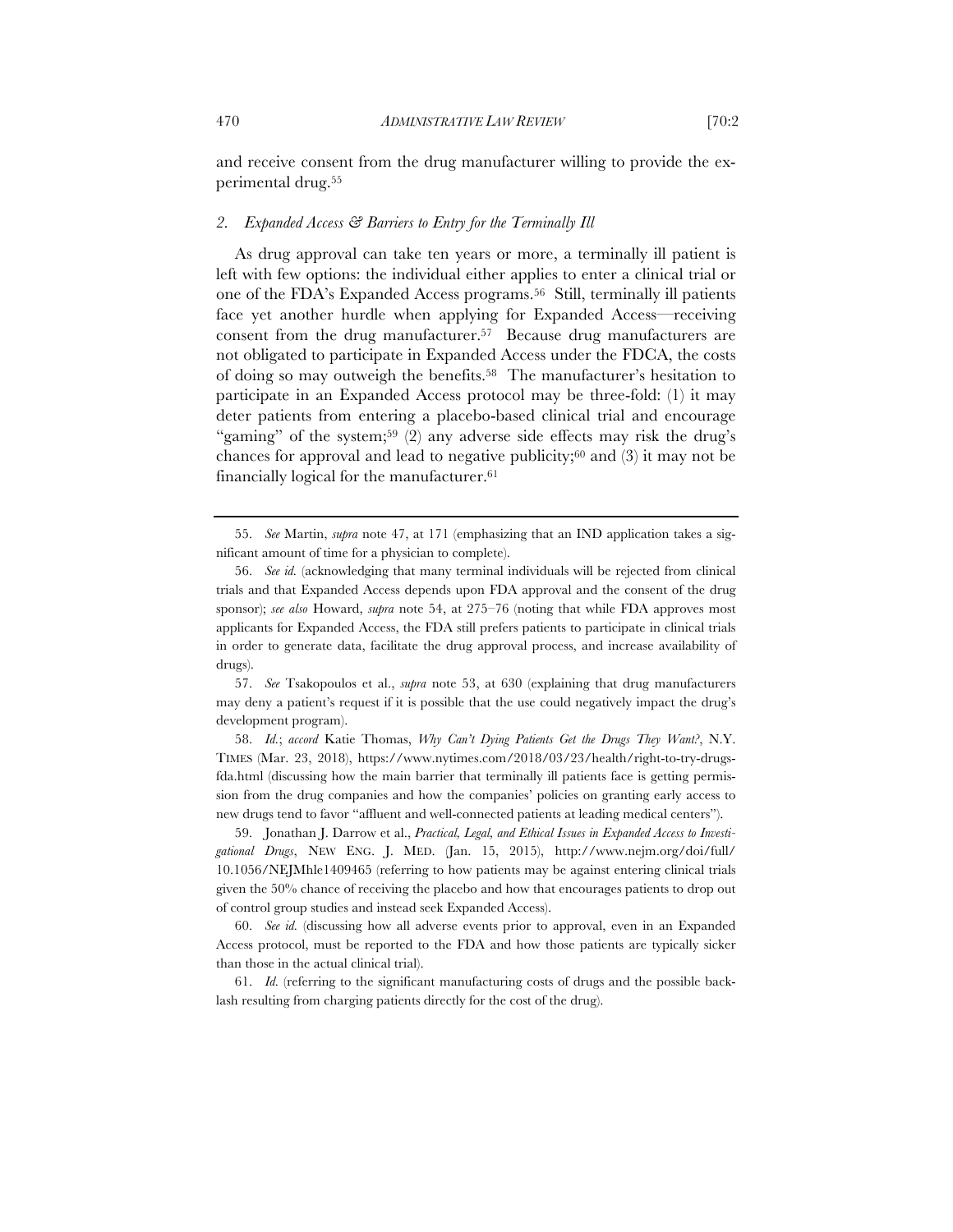The additional time required for the FDA to approve an Expanded Access application acts as another roadblock for terminally ill patients who may not have the luxury of waiting for FDA approval.62 In most situations, the patient and physician requesting the single patient IND must work in tandem with the FDA, the drug manufacturer, and the Institutional Review Board throughout the application process.63 Once the patient and physician decide to proceed with the Expanded Access program, the drug manufacturer must then agree to provide the drug to the patient.64 After the drug manufacturer agrees to participate in the treatment, the FDA must then approve the request, which can sometimes take up to two to four months for approval.<sup>65</sup>

Given the FDA's bureaucratic and time-consuming processes, the Right to Try movement continues to gain momentum at the state level.<sup>66</sup> Proponents of the legislation argue that it gives individuals the right to make their own medical treatment decisions—a right that courts continue to affirm.67 While various Supreme Court cases protect the rights of the individual to reject medical treatment under the Due Process Clause,<sup>68</sup> Right to Try legislation creates an affirmative right for terminally ill patients to receive a particular treatment.69 In both situations, an individual's due process rights

65. *Expanded Access Categories for Drugs (Including Biologics)*, supra note 63; *see also* Howard, *supra* note 54, at 277; *Expanded Access Navigator*, REAGAN-UDALL FOUND., http://navigator.reaganudall.org (last visited May 9, 2018).

66. *See Right to Try in Your State*, RIGHT TO TRY, http://righttotry.org/in-your-state (last visited May 9, 2018).

67. *See, e.g.*, Cruzan v. Director, 497 U.S. 261, 286–87 (1990) (upholding a patient's right to withdraw life-sustaining medical care); Roe v. Wade, 410 U.S. 113, 153 (1973) (holding that the constitutional right of privacy is broad enough to encompass a woman's right to terminate her pregnancy); England v. La. State Bd. of Med. Exam'rs, 259 F.2d 626, 627 (5th Cir. 1958) (holding that a state cannot deny an individual the right to make his own choice in treating his medical ailments). *But see, e.g.*, Raich v. Gonzales, 500 F.3d 850, 866 (9th Cir. 2007) (rejecting the argument that clinically ill patients have a fundamental right to use physician prescribed medical marijuana to alleviate pain and suffering).

69. *See* Romano & Jacobson, *supra* note 45, at 63.

<sup>62.</sup> Tsakopoulos et al.*, supra* note 53, at 617–18 (asserting that many patients do not have the time to wait for FDA approval given the severity of their illnesses).

<sup>63.</sup> *Expanded Access Categories for Drugs (Including Biologics)*, U.S. FOOD & DRUG ADMIN., https://www.fda.gov/NewsEvents/PublicHealthFocus/ExpandedAccessCompassionateUse /ucm431774.htm (last updated Jan. 4, 2018).

<sup>64.</sup> *Id.*; *see also* Darrow et al., *supra* note 59 (discussing how the FDA allows drug manufacturers to charge patients or their insurers "for the direct costs of the expanded-access program, including manufacturing and shipping costs").

<sup>68.</sup> *E.g.*, *Cruzan*, 497 U.S. at 285 (right to refuse medical treatment when the prognosis is fatal).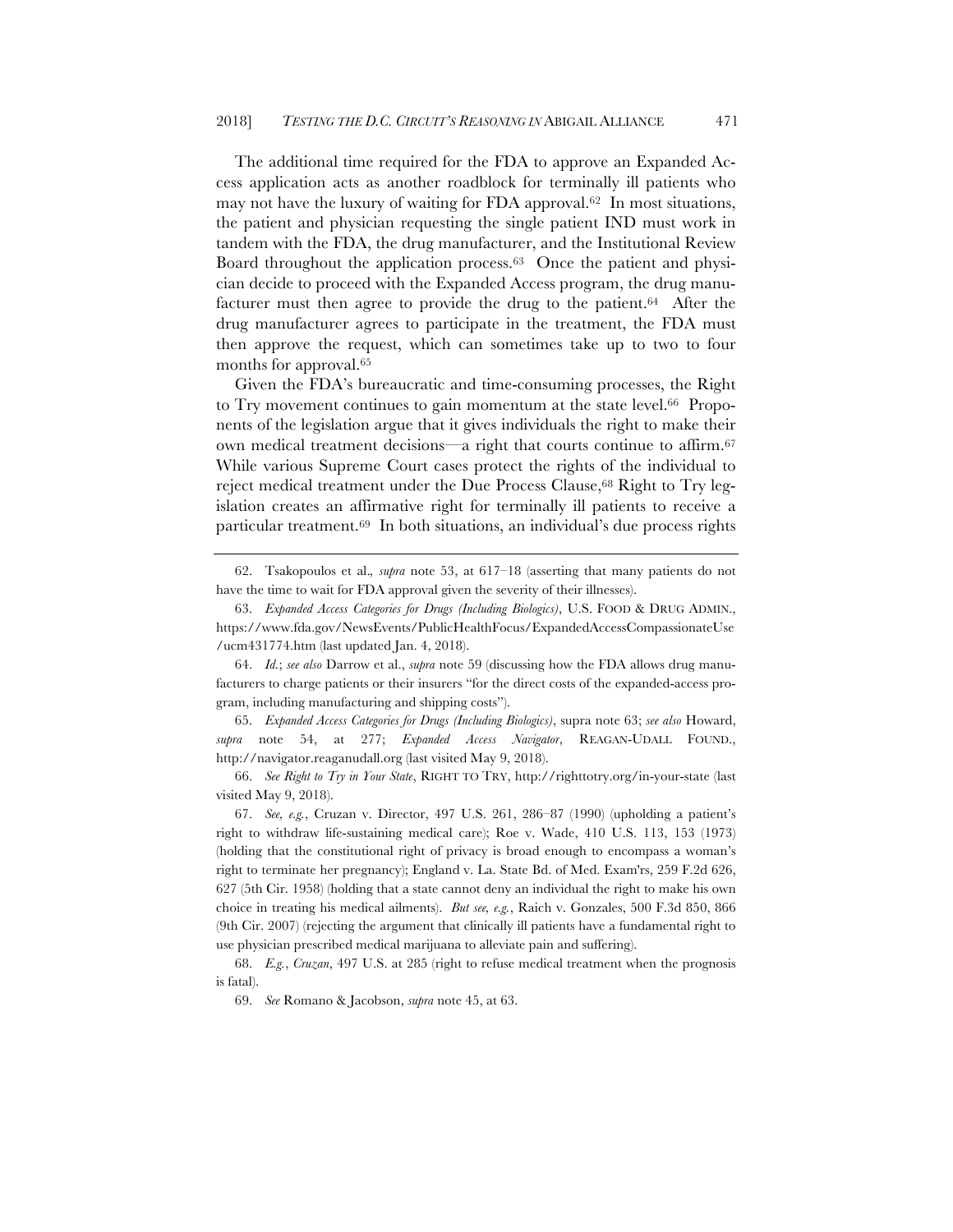are implicated, creating a tension between individual choice and bodily integrity, and the state's interests in protecting and prolonging human life.70

#### *B.* Glucksberg*: The Right to Die and Substantive Due Process*

In *Washington v. Glucksberg*, three terminally ill patients, four physicians, and a nonprofit organization brought suit against the state of Washington alleging that a statute banning assisted suicide violated the Due Process Clause of the Fourteenth Amendment.71 The Court, in analyzing whether a terminally ill patient has a fundamental right to receive assistance in dying, used a two-pronged substantive due process analysis: (1) whether the fundamental right in question is deeply rooted in this nation's history and tradition; and (2) whether the case provides a careful description of the asserted fundamental liberty interest.<sup>72</sup> In holding that the Fourteenth Amendment did not provide a fundamental right to receive assistance in suicide, the Court relied upon the long-standing condemnation of assisted suicide in our nation's history—even for the terminally ill.<sup>73</sup>

Through ballot initiatives, citizens in their respective states were able to draft their own proposed physician-assisted suicide laws, circulate petitions to receive the required number of signatures, and place the proposed law on the ballot for election day.74 This form of direct democracy enables citizens to vote directly on issues that may be too controversial for the state legislature, or where legislators are unresponsive to divisive issues.75 It is through this legislative process that voters were able to carry out Death with Dignity initiatives in Oregon, Washington, and California.<sup>76</sup>

72. *Glucksberg*, 521 U.S. at 720–21 (asserting a right to choose how to die).

<sup>70.</sup> *Id.*

<sup>71.</sup> Washington v. Glucksberg*,* 521 U.S. 702, 707–08 (1997) (analyzing whether a terminally ill patient has a fundamental right to receive assistance in dying). *See generally* U.S. CONST. amend. XIV ("No state shall . . . deprive any person of life, liberty, or property, without due process of law . . . ."); *Cruzan*, 497 U.S. at 261 (deciding whether, under the Fourteenth Amendment, an individual's constitutional rights were violated where the individual has an undisputed liberty interest in refusing medical treatment). *But cf.* Griswold v. Connecticut, 381 U.S. 479, 485–86 (1965) (finding various "zones of privacy" within the penumbra of the Bill of Rights).

<sup>73.</sup> *See id.* at 725 (reasoning that while the decision to commit physician-assisted suicide "may be just as personal and profound as the decision to refuse unwanted medical treatment," assisted suicide has never had the same legal protections).

<sup>74.</sup> Judith F. Daar, *Direct Democracy and Bioethical Choices: Voting Life and Death at the Ballot Box*, 28 U. MICH. J.L. REFORM 799, 800 (1995).

<sup>75.</sup> *Id.* at 801–02.

<sup>76.</sup> *Id.* at 802–03; *see also Resources*, DEATH WITH DIGNITY, https://www.deathwithdignity.org/learn (last visited May 9, 2018).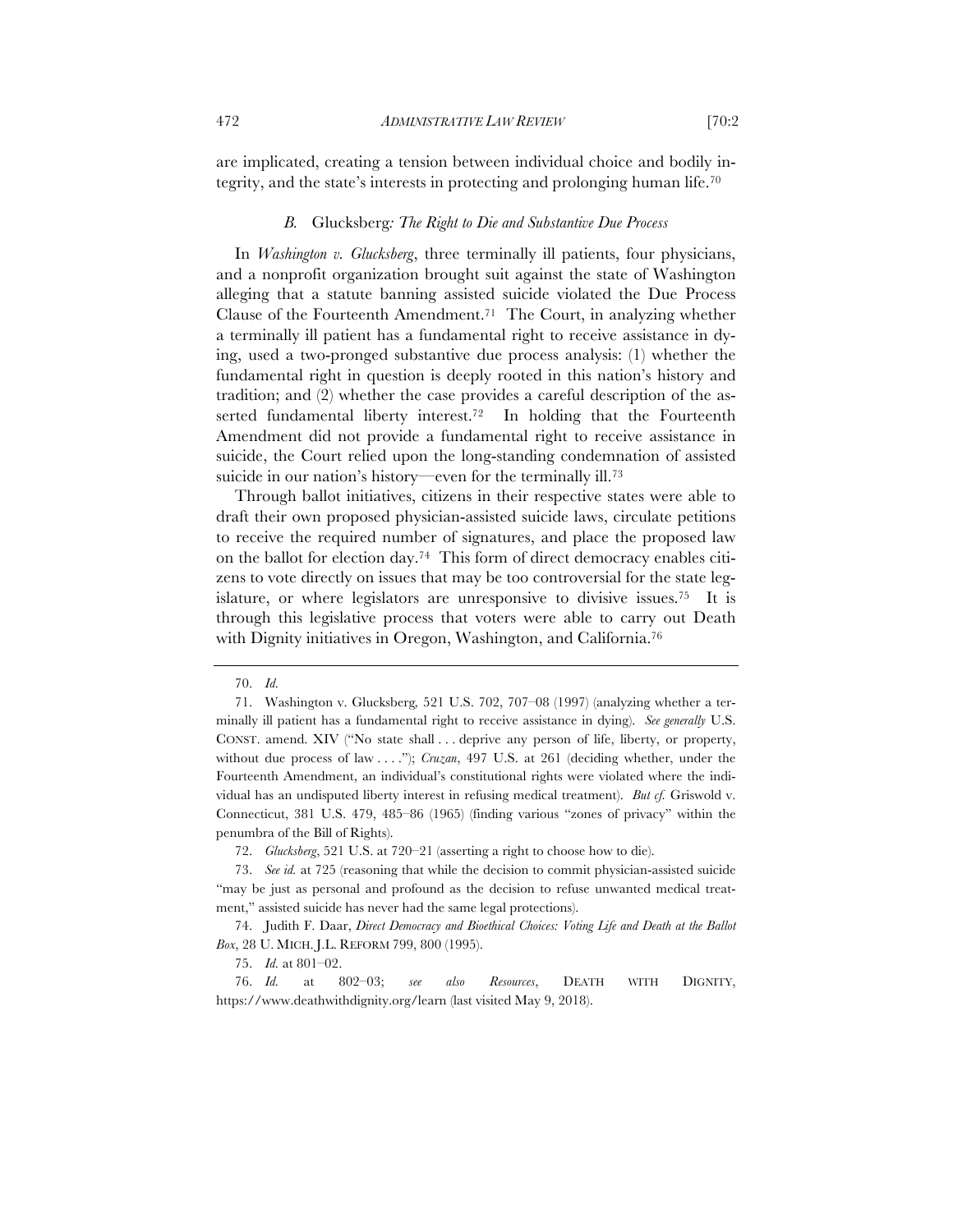Such end-of-life treatment decisions are private, personal, and undeniably intimate to patients and their families. Many proponents of both Right to Die and Right to Try legislations challenge whether the government should be able to curtail the personal autonomy intrinsic to such decisions.<sup>77</sup>

# *C.* Abigail Alliance*: The Right to Try under* Glucksberg

Abigail Burroughs was eighteen years old when she was diagnosed with head and neck cancer.<sup>78</sup> While undergoing treatment at Johns Hopkins, her doctors fought for access to two promising experimental cancer drugs even though Burroughs did not qualify for the clinical trials.79 Burroughs also attempted to obtain access to treatment through the FDA's Expanded Access program but ultimately failed as she was unable to obtain consent from the drug manufacturer to provide the drug.<sup>80</sup> At age twenty-one, Burroughs succumbed to her cancer, but her father, Frank Burroughs, continued to strive for terminally ill patients' rights to access experimental drugs by first founding the Abigail Alliance, and later challenging the FDA in court.81

Abigail Alliance filed suit against the FDA, asserting that the FDA's policy barring the use of drugs that had passed Phase I testing violated the Fourteenth Amendment Due Process rights of terminally ill patients who were ineligible for clinical trials.<sup>82</sup> In arguing that the FDA's current proto-

79. *See* Amy Dudash, *All I Need Is a Miracle (And a Constitutional Right to Access It): The Constitutional Rights of the Terminally Ill Reconsidered*, 14 MICH. ST. U. J. MED. & L. 249, 251 n.7 (2010) (explaining how many terminally ill patients are unable to qualify for clinical trials given their narrow requirements, "such as age, gender, type and stage of disease, previous treatment history, and other medical conditions").

80. Martin, *supra* note 47, at 172; *see also* Complaint at 15, Abigail All. for Better Access to Developmental Drugs v. McClellan, No. 03-0611, 2004 WL 3777340 (D.D.C. Aug. 30, 2004) (stating that Expanded Access programs are usually small because drug sponsors are prohibited from charging more than a cost recovery fee to participants).

81. *See* Abigail All. for Better Access to Developmental Drugs v. von Eschenbach, 495 F.3d 695, 697–98 (D.C. Cir. 2007) (arguing that the FDA's current protocol for early access to experimental drugs was inadequate as terminally ill patients do not have months or years to wait for FDA approval).

82. *Id.* at 700–01; *see* Dudash, *supra* note 79, at 269–70 (arguing that the D.C. Circuit correctly applied the *Glucksberg* substantive due process test but failed to consider recent scientific discovery and changing societal views that could have impacted the *Glucksberg* analysis).

<sup>77.</sup> *See, e.g.*, Brandes, *supra* note 17, at 1173–74.

<sup>78.</sup> *See generally* Sean Alfano, *Fighting for a Miracle*, CBS NEWS (Nov. 13, 2005, 3:26 AM), http://www.cbsnews.com/news/fighting-for-a-miracle.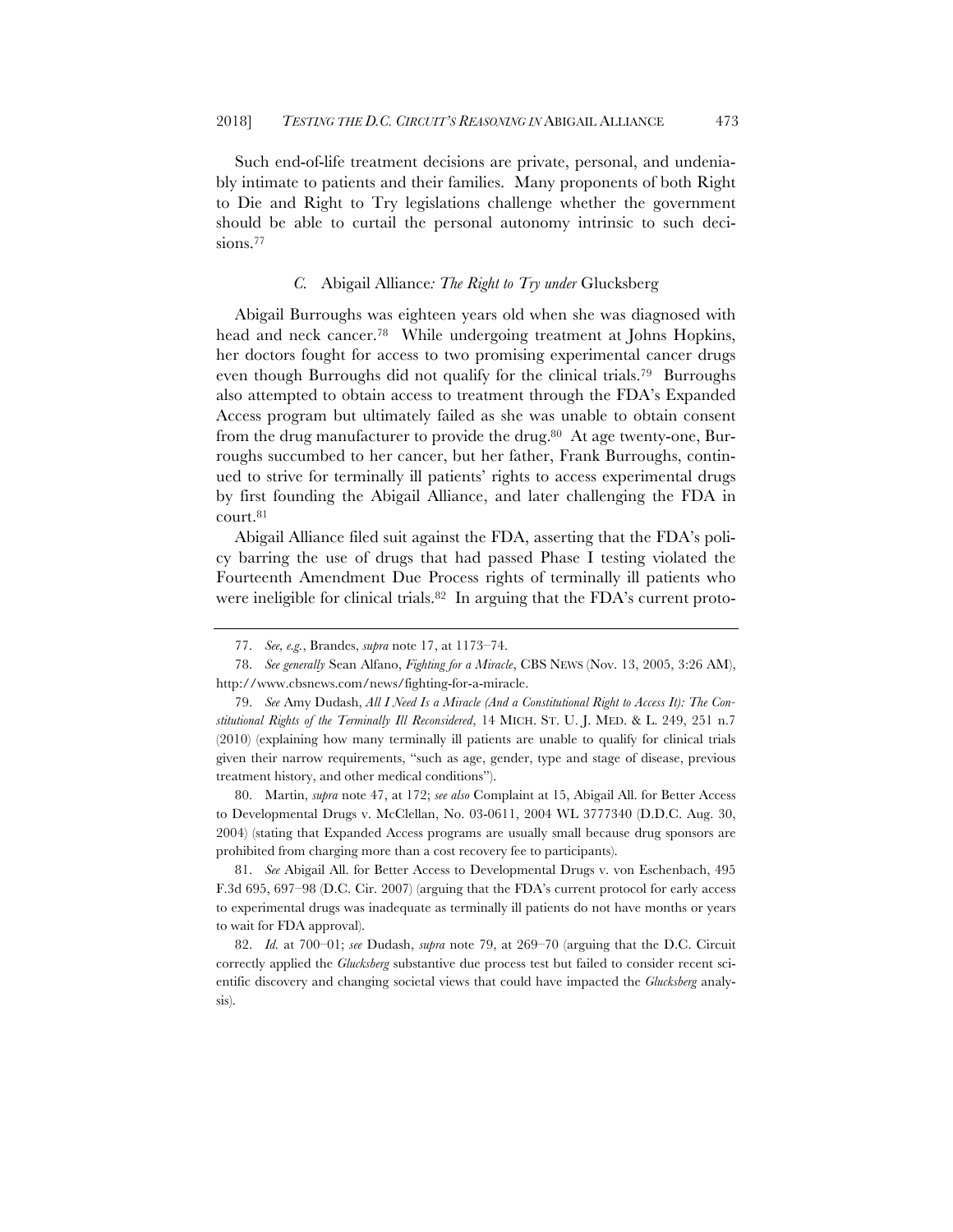col for Expanded Access functioned as a practical death sentence for terminally ill patients, Abigail Alliance emphasized that terminally ill patients are typically willing to assume the risks of taking an unapproved drug.83 Abigail Alliance based its claim for constitutional protection on two arguments: (1) that American history and practices have given almost full autonomy to doctors and their patients to decide the efficacy of certain treatments; and (2) FDA policy conflicts with the way the legal system typically treats persons in other life-threatening situations.<sup>84</sup>

In evaluating whether terminally ill patients have a fundamental right to access an unapproved treatment, the Court of Appeals for the D.C. Circuit utilized the two-pronged Due Process test found in *Glucksberg*.85 The court assumed *arguendo* that the asserted right fulfilled the second prong of careful description, which requires the right's description to be narrowly tailored to the most specific level at which a relevant tradition protecting the asserted right can be identified.86 As for the other prong, the court considered whether the right was "deeply rooted in the Nation's history and implicit in the concept of ordered liberty."87

The court rejected Abigail Alliance's arguments, as it failed to demonstrate a tradition of access to drugs that have not yet been proven safe and effective—instead, it found a tradition of *preventing* access to unsafe drugs.88 The court concluded that Abigail Alliance's claimed right was not fundamental, subjecting it to rational basis review.89 Holding that the government interest in protecting individuals from unsafe or ineffective drugs bore a rational relation to a legitimate state interest, the court ruled in favor of the FDA.90 Nevertheless, the court did recognize that the democratic branches are better suited to decide the necessary balance between the un-

<sup>83.</sup> *Abigail Alliance*, 495 F.3d at 700–01 (noting that the court also declined to address the broader question of whether "access to medicine might ever implicate fundamental rights").

<sup>84.</sup> *Id.* at 703.

<sup>85.</sup> *Id.* at 702.

<sup>86.</sup> *Id.* at 702–03; *see also* Portell, *supra* note 22, at 132.

<sup>87.</sup> *Abigail Alliance,* 495 F.3d at 703 (citing Washington v. Glucksberg, 521 U.S. 702, 720 (1997) (asserting a fundamental "right for 'persons in mortal peril' to 'try to save their own lives, even if the chosen means would otherwise be illegal or involve enormous risks.'")).

<sup>88.</sup> *See id.* at 703, 706 ("The fact that a drug has emerged from Phase I with a determination that it is safe for limited clinical testing in a controlled and closely-monitored environment after detailed scrutiny of each trial participant does not mean that a drug is safe for use beyond supervised trials.").

<sup>89.</sup> *Id.* at 712.

<sup>90.</sup> *Id.* at 713 (reasoning that the use of potentially unsafe drugs can hasten a terminally ill patient's death).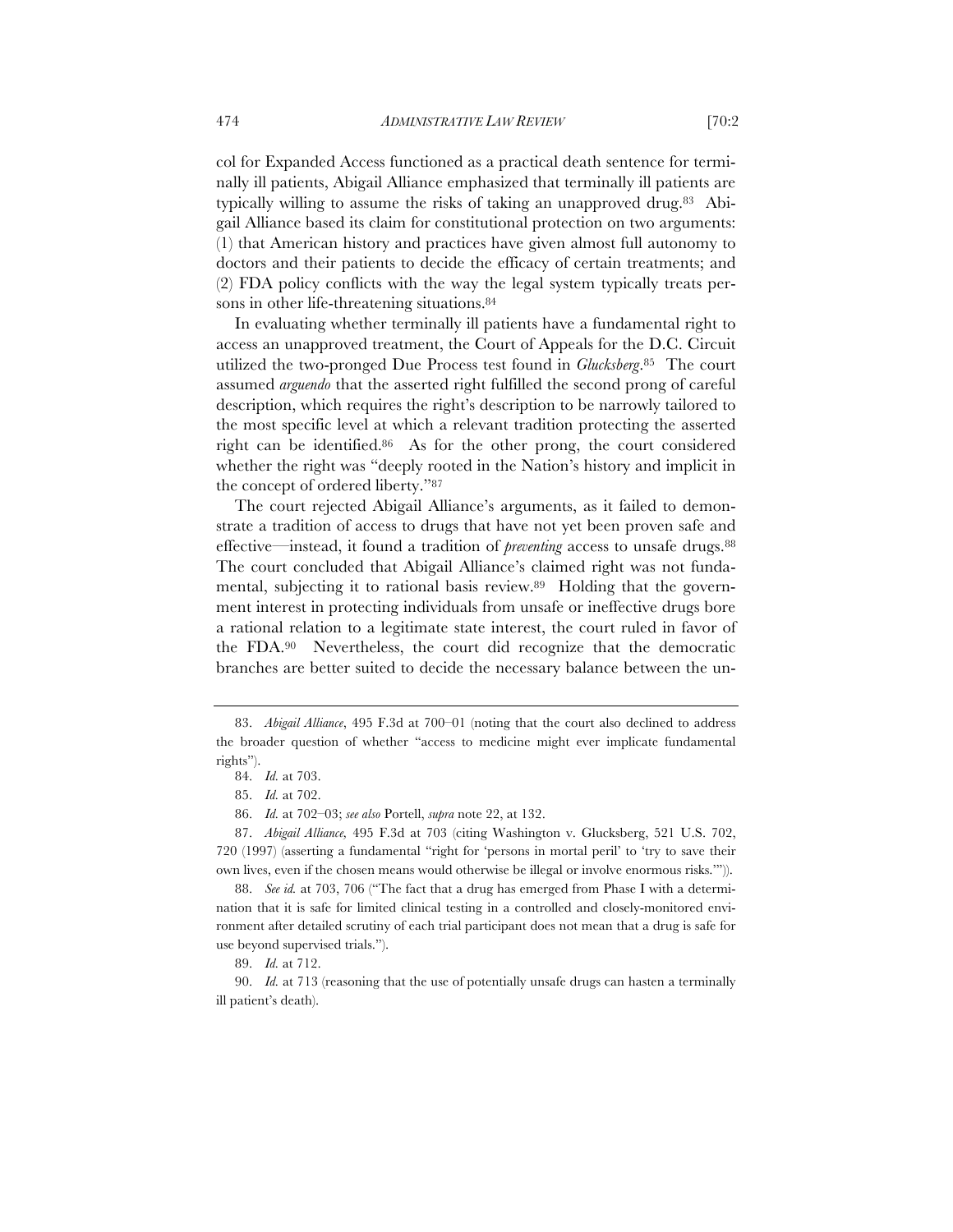certain risks and benefits of medical technology.91

#### *D.* Obergefell *and Fundamental Rights*

In *Obergefell v. Hodges*, the Court addressed whether the Constitution protects the right of same-sex couples to marry.92 Same-sex couples from Michigan, Kentucky, Ohio, and Tennessee—states defining marriage only as a union between a man and woman—brought suit against state officials alleging that the denial of their right to marry in their state, or to have their marriages recognized after being lawfully performed in another state, violated their Fourteenth Amendment rights.<sup>93</sup> The Court acknowledged the traditional legal framework for substantive due process analysis, but emphasized that historical and legal tradition are just the beginning of the legal analysis in modern substantive due process cases.94

The Court's analysis first focused on the history of marriage, homosexuality, and legal battles fought in courts.95 It outlined four separate principles supporting the majority's designation of marriage as a fundamental right: (1) the right of individual autonomy in personal choice; (2) the right to private intimacy; (3) the right of procreation; and (4) the function of marriage as a keystone in our society.96 As *Obergefell* enumerates, the Due Process Clause implicates the right to personal dignity, or one's ability to choose how to live his or her life.97 In light of the Supreme Court's support of the rights to personal dignity and autonomy with respect to marriage, the Court should reevaluate this right in the context of a terminally ill patient's right to access experimental drugs.98

92. Obergefell v. Hodges, 135 S. Ct. 2584, 2606 (2015).

94. *Id.* at 2594–95.

95. *Id.* at 2596 (detailing that for most of the twentieth century, society treated homosexuality as an illness, forcing homosexuals to lead hidden lives); *see also* Bowers v. Hardwick, 478 U.S. 186, 190 (1986) (upholding a Georgia statute banning sodomy as it did not violate the due process rights of homosexuals). *But see* Lawrence v. Texas, 539 U.S. 558, 578–79 (2003) (holding a Texas statute criminalizing sodomy was a violation of the Due Process Clause).

96. *Obergefell*, 135 S. Ct. at 2599–602. *See generally* Jack B. Harrison, *At Long Last Marriage*, 24 AM. U. J. GENDER, SOC. POL'Y & L. 1, 52–53 (2015).

97. *See Obergefell*, 135 S. Ct. at 2599–602.

98. Abigail All. for Better Access to Developmental Drugs v. von Eschenbach, 495 F.3d 695, 701 (D.C. Cir. 2007) (arguing that the Due Process Clause protects a terminally ill patient's right to receive unapproved new drugs based on the high risk of injury or death in the absence of the drug); *see infra* Part II, A (discussing why a court should utilize the *Obergefell* standard for substantive due process in reviewing a Right to Try case).

<sup>91.</sup> *Id.*

<sup>93.</sup> *Id.* at 2593.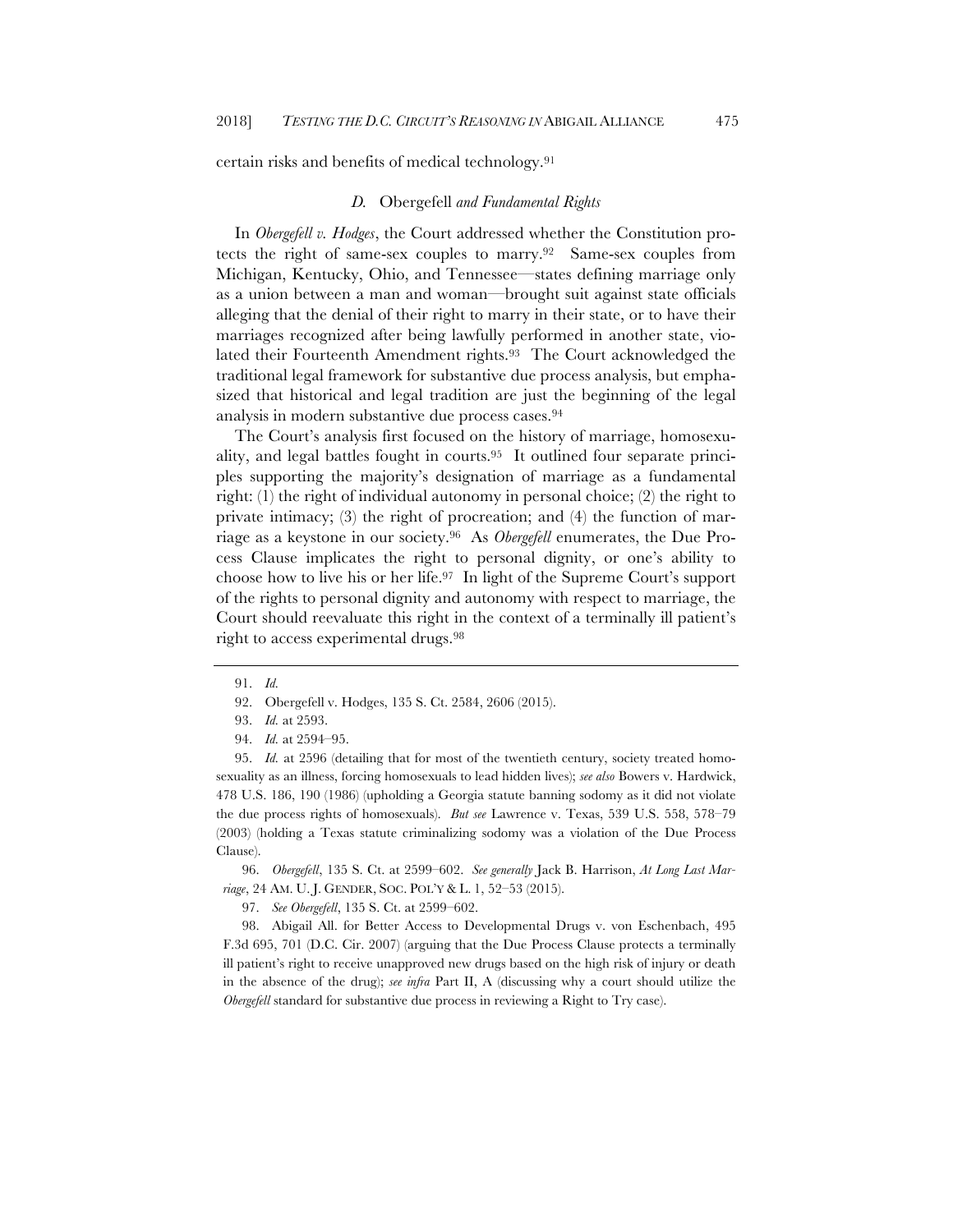#### 476 *ADMINISTRATIVE LAW REVIEW* [70:2

## II. HOW TO FIND A RIGHT TO TRY

As Right to Try legislation becomes law in more states across the country and lawmakers continue to draw public attention to this complex issue, Congress and the FDA are faced with an interesting dilemma: thirty-eight states,<sup>99</sup> interest groups,<sup>100</sup> members of Congress,<sup>101</sup> and now even the President<sup>102</sup> have signaled overwhelming support for Right to Try. The next logical step in the democratic process is examining what, if anything, can be done to ameliorate the existing tensions between the patients, the FDA, the courts, and Congress.103

#### *A. A Judicial Solution*

In *Obergefell*, Justice Kennedy elaborated that the generations that "ratified the Bill of Rights and the Fourteenth Amendment did not presume to know the extent of freedom in all of its dimensions," thereby leaving later generations to determine and enjoy new liberty interests as society evolved.104 Given the advent of new technological, scientific, and medical advances; the dawn of the Internet; and more medically informed patients combined with the overall increase in life expectancy, the courts must settle upon a legal framework for medical freedom rights cases that reflects societal innovation.105 A nuanced legal standard and response from the FDA is necessary to reconcile terminally ill patients' access to experimental drugs with the contravening public interests of public health and safety.<sup>106</sup>

103. *See, e.g.*, Roger D. Klein, *"Right to Try" Preserves Patient Freedom, Puts Regulators on Right Path*, HILL (Apr. 2, 2018, 3:00 PM), http://thehill.com/opinion/healthcare/381232 right-to-try-laws-preserve-patient-freedom-put-regulators-on-right-path (opining that a federal Right to Try law will pressure the FDA to continuously review and update its Expanded Access program and ensure that it responds to contemporary needs).

<sup>99.</sup> *Right to Try in Your State*, *supra* note 64.

<sup>100.</sup> *See Abigail Alliance For Better Access to Developmental Drugs*, ABIGAIL ALLIANCE, http://abigail-alliance.org (last visited May 9, 2018); *The Right to Try*, GOLDWATER INST. (Oct. 5, 2014), https://goldwaterinstitute.org/article/right-try.

<sup>101.</sup> *See* Right to Try Act of 2017, H.R. 878, 115th Cong. § 2(a) (2017).

<sup>102.</sup> *See* President Donald J. Trump, State of the Union Address (Jan. 30, 2018) (proclaiming that terminal patients in the United States should have access to experimental treatments that could potentially save their lives, and endorsing Right to Try legislation).

<sup>104.</sup> *See* Obergefell v. Hodges, 135 S. Ct. 2584, 2598–602 (2015).

<sup>105.</sup> *See* Dudash, *supra* note 79, at 270 (arguing that the *Glucksberg* analysis in *Abigail Alliance* fails to account for evolutionary advances in science and changes in societal mores).

<sup>106.</sup> *Id.*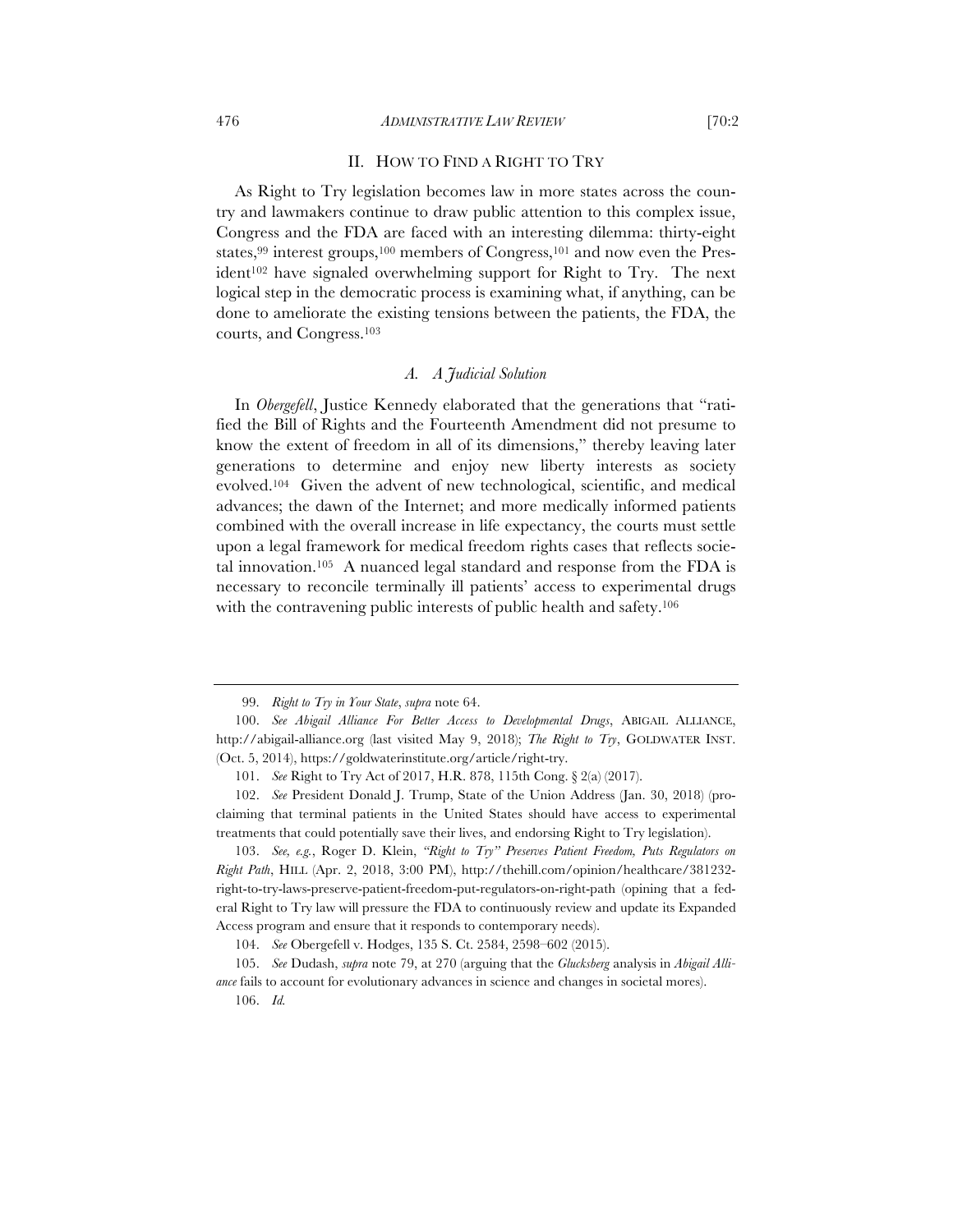# *1.* Obergefell *& The Right to Try*

Considering the analysis in *Obergefell* and recent scientific and technological advancements in the United States over the last fifty years, courts presiding over medical treatment decisions must adapt to the evolutionary field of medicine and technology.107 Accordingly, the court in *Abigail Alliance*  should have utilized reasoning that accounted for the scientific and medical leaps, as well as the proliferation of incurable and chronic diseases, that took place over the past fifty years.108

#### *a.* Obergefell*'s History and Tradition*

As previously mentioned, the Court in *Glucksberg* utilized a two-prong substantive due process test. In evaluating a potential Right to Try challenge, courts must consider the history and tradition of individual patient autonomy in medical decisionmaking under *Obergefell.*109 Rather than depending solely upon the history of drug regulation, a court should focus more keenly on the history of medical freedom rights in the United States.<sup>110</sup> The Supreme Court has reaffirmed the right of mentally competent, adult individuals to make their own medical decisions after receiving informed consent from their doctors.111 However, in *Abigail Alliance*, the court focused solely upon the FDA's history and tradition of drug regulation without fully reflecting on the history of medical freedom rights that the Supreme Court has protected under the Fourteenth Amendment.112

109. *See Obergefell*, 135 S. Ct. at 2600.

110. *See Abigail Alliance*, 495 F.3d at 716–17 (Rogers, J., dissenting) (demonstrating that our nation's history clearly implicates a right for competent individuals to make fundamentally personal medical treatment decisions that "lie at the core of personal autonomy, selfdetermination, and self-defense").

111. *See* Cruzan v. Director, 497 U.S. 261, 289 (1990) (finding that a mentally competent adult has the right to refuse life-sustaining treatment, as it implicates the person's liberty interest under the principles of self-determination and informed consent); Roe v. Wade, 410 U.S. 113, 153 (1973) (holding that the fundamental right of privacy is broad enough to encompass a woman's decision to choose whether or not to terminate her pregnancy, even after recognizing the long history of condemnation of the practice of abortion).

112. *See Abigail Alliance*, 495 F.3d at 703–04 (claiming that the United States has a long

<sup>107.</sup> *See Obergefell*, 135 S. Ct. at 2598 (acknowledging the history of homosexuality in the United States but emphasizing that fundamental rights must not be based on history and tradition alone).

<sup>108.</sup> *See* Abigail All. for Better Access to Developmental Drugs v. von Eschenbach, 495 F.3d 695, 721–22 (2007) (Rogers, J., dissenting) (disagreeing with the FDA's suggestion that there is no "deeply rooted privilege to attempt to save one's own life" with medical advances).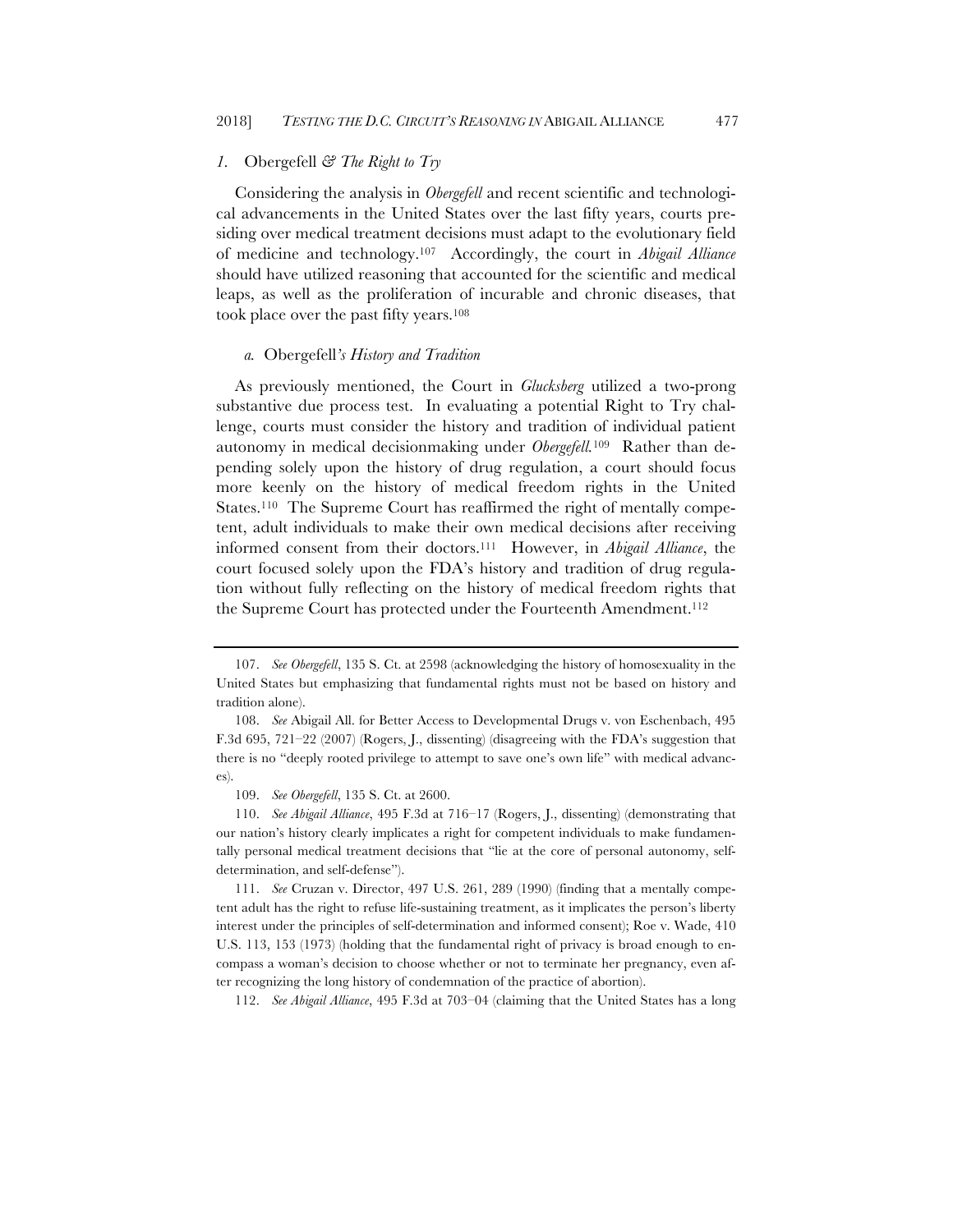The court in *Abigail Alliance* missed an opportunity to consider the longstanding tradition of choice in one's medical decisions, instead choosing to focus on FDA's relatively short regulatory history. At its inception, the FDCA was primarily concerned with evaluating a drug's safety.113 In 1962, when Congress amended the FDCA, it granted the FDA greater authority over the regulation of drugs.114 The amended FDCA required pharmaceutical companies to provide "substantial evidence" of a drug's safety and efficacy through adequate and well-controlled investigations prior to FDA approval.115 Had the court in *Abigail Alliance* undertaken a more liberal application of the substantive due process analysis, akin to the approach used by the Supreme Court in *Obergefell*, the court of appeals may have reached a different outcome.116 The court could have acknowledged the FDA's tradition of drug regulation and its relatively short history in requiring efficacy standards, but still underscored the importance of the nation's history of protecting individual rights to make informed medical decisions protected by the Fourteenth Amendment.117

# *b. The Right to Personal Autonomy*

In reframing its due process analysis, *Obergefell* describes how personal choice in one's decision to marry is inherent in the concept of individual autonomy and self-determination—two pivotal principles in the United States.118 Analogously, autonomy in choosing one's own medical treatment

114. *See* Aldes, *supra* note 113, at 467.

115. *See id.*

116. Obergefell v. Hodges, 135 S. Ct. 2584, 2598 (2015).

117. *See id.* at 2595–96 (recognizing both the history and tradition of marriage being a unity between one man and one woman, but emphasizing that evolving societal understandings of marriage are a characteristic of a nation where new ideals of freedom become apparent to new generations); *Abigail Alliance*, 495 F.3d at 714 (Rogers, J., dissenting) (arguing that the court fails to consider the nation's deeply respected and protected right to preserve life, "a corollary to the right to life enshrined in the Constitution").

118. *See Obergefell*, 135 S. Ct. at 2599 (describing the connection between marriage and liberty as similar to the choices of contraception, family relationships, procreation, and childrearing, which the Constitution protects); *see also* Loving v. Virginia, 388 U.S. 1, 12 (1967)

history of drug regulation and that Abigail Alliance would have to prove, under *Glucksberg,*  that there is a tradition of access to unapproved new drugs that have not yet been proven safe or effective). *But see Cruzan*, 497 U.S. at 280 (acknowledging that the choice between life and death is a deeply personal one that implicates one's right to self-determination).

<sup>113.</sup> Jamie L. Aldes, Note, *The FDA Clinical Trial Process: Effectuating Change in the Regulatory Framework Governing Clinical Trials to Account for the Historical Shift from "Traditional" to "New" Phase I Trials*, 18 HEALTH MATRIX: J.L. MED. 463, 466–67 (2008); *see also Abigail Alliance*, 495 F.3d at 703.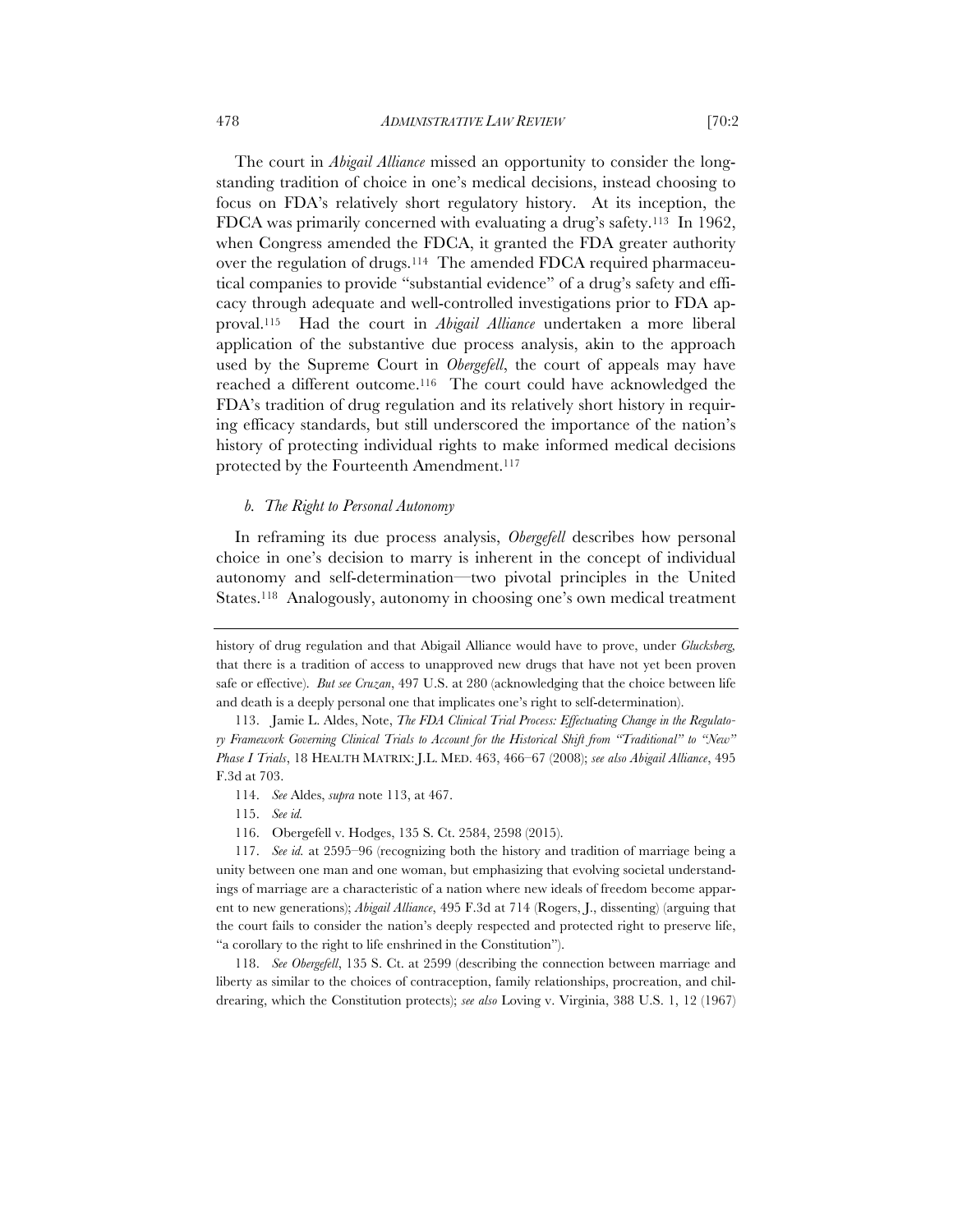depends upon those very same concepts.119 The Court first considered a case involving medical decisionmaking within the context of the marital home in *Griswold v. Connecticut.*<sup>120</sup>In finding a fundamental right to privacy within the penumbra of the Bill of Rights, the Court in *Griswold* utilized privacy interests and self-autonomy to uphold a right for married couples to access and use contraceptives.121 Similarly, in *Cruzan v. Director,*<sup>122</sup> the Supreme Court relied upon the same fundamental concept of privacy in finding a protected liberty interest in refusing life-sustaining medical treatment. Years later, the Court again identified and reaffirmed the value of privacy in a woman's right to choose whether to terminate her pregnancy.123 However, *Abigail Alliance* dismissed the importance of bodily integrity, privacy, and the freedom of choice in medical treatment, and instead focused on public health concerns and governmental interests.124

As courts lack a single bright-line test for analyzing medical decisionmaking, they must balance the rights of individuals with the interests of the government and those of public health and safety.<sup>125</sup> Furthermore, the gap be-

(invalidating the prohibition of interracial marriages under the Due Process Clause as it violated an essential personal right and one of the most intimate choices a person can make).

120. 381 U.S. 479, 485–86 (1965) (invalidating a Connecticut law prohibiting the use of contraception as it violated the constitutional right to marital privacy).

121. *Id.* (holding that prohibiting the use of contraception in marital relationships would achieve its purpose by imposing a detrimental impact on married couples).

122. 497 U.S. 261, 281 (1990).

123. *See Planned Parenthood*, 505 U.S. at 846–47 (explaining that a woman's right to an abortion stems from the Due Process Clause of the Fourteenth Amendment); *Roe*, 410 U.S. at 153 (finding a right to privacy in the penumbra of the Bill of Rights that covers a woman's right to abortion).

124. *See* Abigail All. for Better Access to Developmental Drugs v. von Eschenbach, 495 F.3d 695, 721–22 (D.C. Cir. 2007) (deciding that the arguments of medical necessity and self-defense did not create a fundamental right for terminally ill patients to access unapproved drugs, even if patients accepted the higher risks of taking new drugs that passed only Phase I testing).

125. *See generally* Romano & Jacobson, *supra* note 45, at 62 (explaining that without a single constitutional test, judicial attempts to balance the interests of the government, the autonomy of the individual, and the interests of public health do not consistently or ade-

<sup>119.</sup> *See, e.g.*, Planned Parenthood v. Casey, 505 U.S. 833, 870–71 (1992) (reaffirming a woman's right to an abortion until the point of viability of the fetus); Roe v. Wade, 410 U.S. 113, 153 (1973) (holding that denying a woman the right to terminate her pregnancy could cause medical, psychological, and physical harm to everyone involved); Baxter v. State, 224 P.3d 1211, 1217 (Mont. 2009) (holding that receiving physician aid in dying is not against public policy). *But see* United States v. Rutherford, 442 U.S. 544, 551 (1979) (refusing to recognize an exception under FDA's safety and effectiveness standards for terminally ill patients to access an unapproved cancer treatment).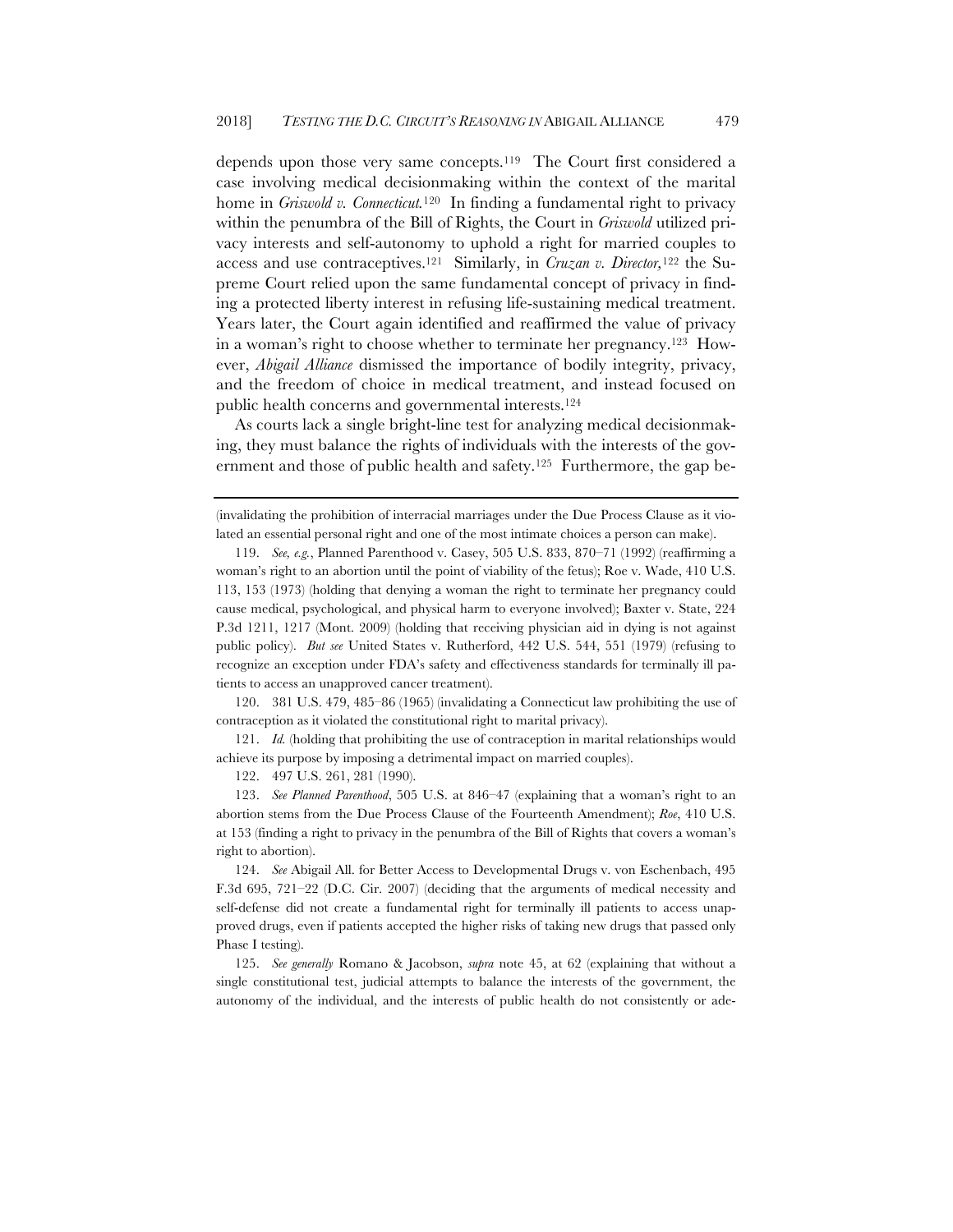tween end-of-life treatment decisions, such as those in *Glucksberg* and *Cruzan*, and right-to-life cases, such as *Abigail Alliance,* presents conflicting approaches on how to determine the extent of an individual's right to personal choice in his or her medical care, especially where the prognosis is terminal.126 In light of *Obergefell*, courts must consider, along with the history of drug regulation in the United States, the deep-rooted history of the individual's role in making his or her own healthcare choices, as such decisions shape an individual's future and may involve the choice between life and death.127 By taking this history into account, a court, utilizing the more expansive due process analysis found in *Obergefell*, could find a fundamental right for terminally ill patients to receive experimental treatment.128

# *2. Using the Due Process Clause to Find a Fundamental Right to Choose One's Medical Treatment*

The Due Process Clause of the Fourteenth Amendment provides that no "State shall deprive any person of life, liberty, or property without due process of law."129 In *Abigail Alliance,* the court decided that the FDA's policy barring terminally ill patients from accessing investigational new drugs to potentially save their own lives did not violate the Due Process Clause of the Fourteenth Amendment.130 Today, thirty-nine states have already passed Right to Try legislation.131 Societal changes, advances in medical technology, and the increase in the human lifespan as well as in rates of incurable diseases may reflect an impetus for change in the legal analysis for deciding whether terminally ill patients have a right to access investigational new drugs.132

The dissent in *Abigail Alliance* argued that the majority misunderstood the

129. U.S. CONST. amend. XIV, § 1.

131. *Right to Try in Your State*, *supra* note 64.

132. *See* Romano & Jacobson, *supra* note 45, at 62 (concluding that more people will be seeking treatment for incurable diseases given the high incidence rate of cancer in our society, our aging population, and the longer average lifespan of Americans).

quately balance all necessary factors when deciding cases involving medical decisionmaking). 126. *See id.*

<sup>127.</sup> *See* Obergefell v. Hodges, 135 S. Ct. 2584, 2599 (2015) (stating that a right to choose one's partner in marriage shapes an individual's destiny).

<sup>128.</sup> *See id.* at 2596 (acknowledging the history of prohibition of homosexuality in the United States and that substantial cultural and political developments created the impetus for change).

<sup>130.</sup> Abigail All. for Better Access to Developmental Drugs v. von Eschenbach, 495 F.3d 695, 712 (D.C. Cir. 2007) (holding that the FDA's policy barring access to unapproved new drugs was rationally related to protecting public health).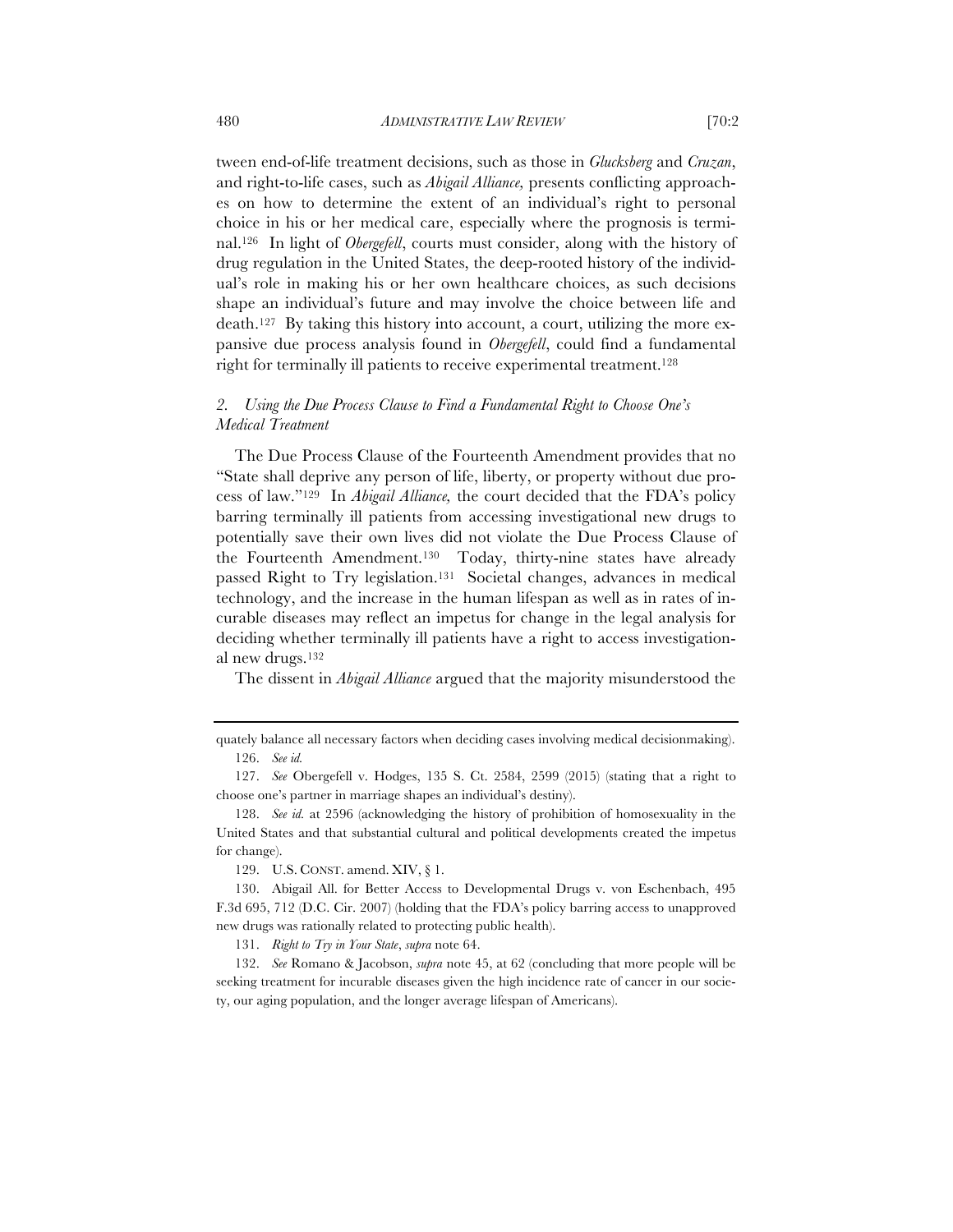right claimed by Abigail Alliance in failing to consider the nation's "deep respect and protection for the right to preserve life."133 Addressing the various fundamental rights found under the purview of the Due Process Clause, the dissent questioned how the right to try to save one's life with experimental drugs falls outside of those protections.134 In focusing on the historical prong of the substantive due process analysis, the dissent revealed that an individual's right to make fundamentally personal medical decisions exists at the very core of personal autonomy, self-determination, and selfdefense.135 This begs the question of whether terminally ill patients have the right to save their own lives through potentially life-saving drugs, therein asserting their own form of medical self-defense.136

Ultimately, the Court has been reluctant to recognize new rights through the Due Process Clause.137 The *Glucksberg* Court expressed concern over expanding the concept of substantive due process when deciding the landmark physician-assisted suicide case, given that the "guideposts for responsible decisionmaking" in novel legal areas are limited.<sup>138</sup> Thus, the Court elaborated that it must be sure to act with utmost care in exercising judgment in such areas, "lest the liberty protected by the Due Process Clause be subtly transformed into the policy preferences of the Members of [the] Court."139 Fortunately, the Court's decision in *Obergefell v. Hodges* provides some hope for a positive legal outcome for proponents of Right to Try, as *Obergefell* adopts a less stringent substantive due process analysis than the Court previously applied in *Glucksberg* and even in *Lawrence v. Texas*.140

<sup>133.</sup> *Abigail Alliance*, 495 F.3d at 714 (Rogers, J., dissenting).

<sup>134.</sup> *Id.* at 715 (discussing the right to marry, to fornicate, to have children, to control the education and upbringing of children, to perform varied sexual acts in private, and to control one's own body even if it results in one's own death or the death of a fetus).

<sup>135.</sup> *Id.* at 717 (explaining that under the common law theory of self-defense, a person facing imminent death may take reasonable steps to protect her own life).

<sup>136.</sup> *Id.* at 710. *But see* Seema Shah & Patricia Zettler, *From a Constitutional Right to a Policy of Exceptions:* Abigail Alliance *and the Future of Access to Experimental Therapy*, 10 YALE J. HEALTH POL'Y L. & ETHICS 135, 146–47 (2010) (rejecting the idea of medical self-defense and distinguishing *Abigail Alliance* from *Roe v. Wade* based on termination of a pregnancy having a known therapeutic effect, while an experimental drug may not).

<sup>137.</sup> *See* Washington v. Glucksberg, 521 U.S. 702, 720 (1997) (refusing to recognize a fundamental right to physician-assisted suicide); United States v. Rutherford, 442 U.S. 544, 551 (1979) (finding no exception for terminally ill patients to access ineffective cancer drugs).

<sup>138.</sup> *Glucksberg*, 521 U.S. at 720.

<sup>139.</sup> *Id.* 

<sup>140.</sup> *See, e.g.*, 539 U.S. 558, 578–79 (2003) (declaring that the Founders could not know the breadth of liberty at the time of ratification of the Fifth and Fourteenth Amendments, but persons in every generation may rely upon the Constitution for greater freedoms).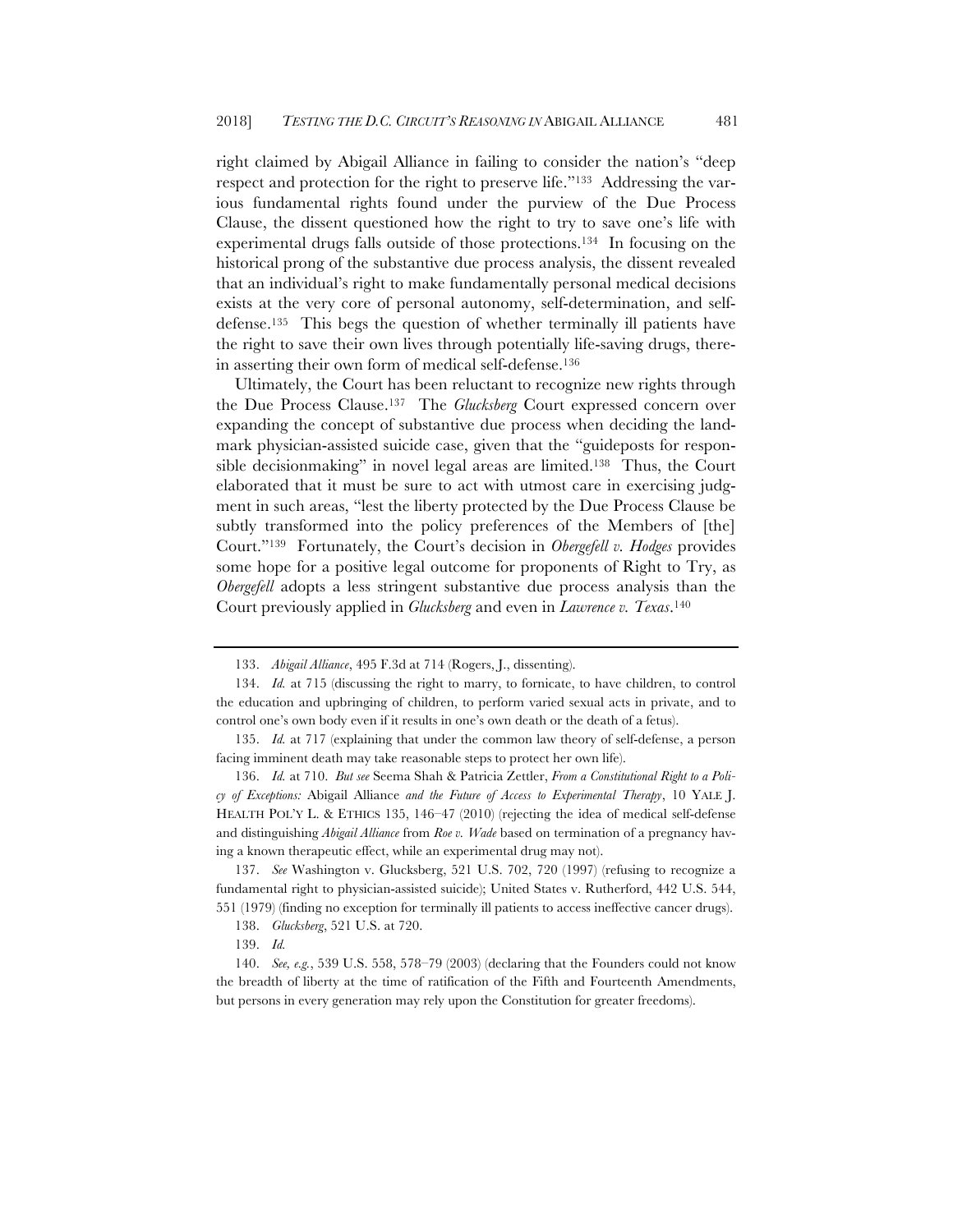#### *3.* Obergefell *as a Framework for Medical Decisionmaking*

In light of the decisions in *Abigail Alliance* and *Obergefell*, one thing is clear: the rigid substantive due process framework of *Glucksberg* no longer supports the continuous evolution of the medical and pharmaceutical fields and their advancing technologies, nor does it suit the needs of an aging population with higher rates of incurable diseases.<sup>141</sup> Even prior to *Obergefell*, *Lawrence v. Texas* effectively set aside the history and tradition of prohibitions against same-sex sodomy, and instead privileged equality of treatment and the privacy interest in consenting adults engaging in intimate conduct within their homes.<sup>142</sup> However, until the *Obergefell* decision in 2015, the Court largely ignored the *Lawrence* decision and its more encompassing due process analysis.143 While the *Glucksberg* analysis accomplishes its goal of refusing to recognize new constitutional rights,144 *Obergefell* tested the applicability of the *Glucksberg* analysis by recognizing the growing trends of acceptance and tolerance toward homosexuals.145

While *Obergefell* and *Abigail Alliance* do not seem to have much in common on the surface, the substantive due process analysis applied in *Obergefell*  could make all the difference if a court were to hear a case involving Right to Try and a challenge to FDA regulation in the future.146 Based upon the Court's heavy reliance on personal autonomy in *Obergefell*, as well as the consideration of growing societal trends, $147$  a court would be obliged to consider the growing Right to Try movement among the states, as well as the evolution of science and medicine in today's society.

Although the Supreme Court denied certiorari to *Abigail Alliance*, legal

<sup>141.</sup> *Abigail Alliance*, 495 F.3d at 716 (Rogers, J., dissenting) (opining that the *Glucksberg*  analysis fails to account for the tradition of self-preservation and the careful description requirement fails to account for the multitude of Supreme Court cases deriving a narrower right (such as abortion) from a broader right (such as the penumbral right to privacy)); *see also*  Dudash, *supra* note 79, at 266–67 (discussing the inapplicability of *Glucksberg* to due process cases as the rigid requirements fail to recognize the evolving nature of society and technology).

<sup>142.</sup> *Lawrence*, 539 U.S. at 575.

<sup>143.</sup> *See generally* Brian Hawkins, Note, *The* Glucksberg *Renaissance: Substantive Due Process Since* Lawrence v. Texas, 105 MICH. L. REV. 409, 421, 424–25 (2006) (noting that the substantive due process analysis in *Lawrence* diverged from *Glucksberg*'s restrictive reasoning and took into account "emerging awareness" of liberty giving protection to adults deciding how to engage in matters pertaining to sex).

<sup>144.</sup> *Id.* at 426.

<sup>145.</sup> Obergefell v. Hodges, 135 S. Ct. 2584, 2596 (2015).

<sup>146.</sup> *Id.* at 2597–98; *Abigail Alliance*, 495 F.3d at 712.

<sup>147.</sup> *Obergefell*, 135 S. Ct. at 2596.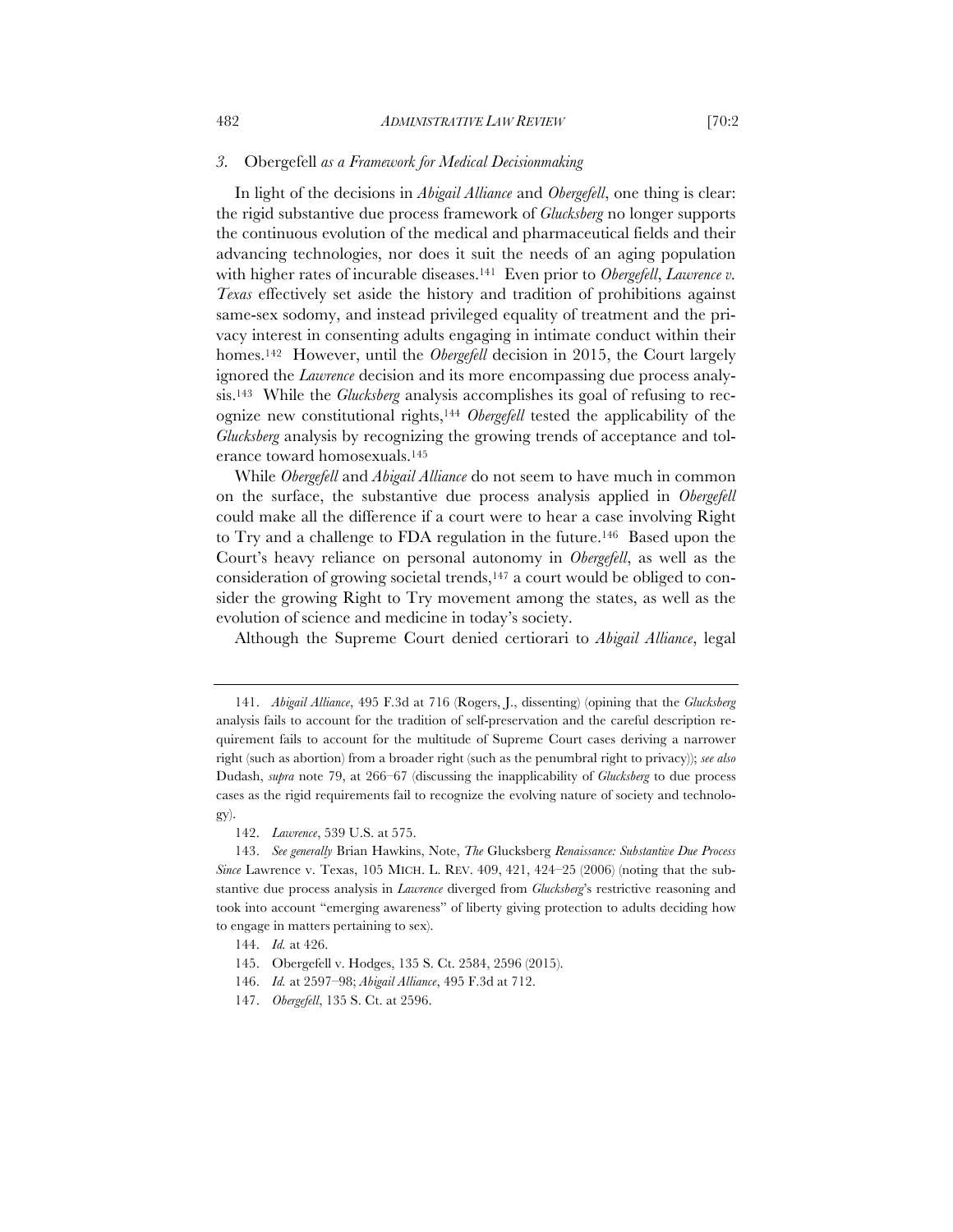action stemming from the widespread proliferation of Right to Try legislation may eventually reach the courts again.148 In that event, the reviewing court will be obligated to address the passage of Right to Try bills in over a majority of the fifty states, as well as the public pressure to address the rights of the terminally ill. However, in the meantime, an administrative law approach undertaken by the FDA may be more adept to address this issue, especially given the current political climate and the FDA Commissioner's views on Expanded Access.<sup>149</sup> The FDA, supported by Congress, may be able to tackle this legal challenge to current FDA laws and regulations.150

#### *B. An Administrative Solution*

*Abigail Alliance* highlighted a controversial issue—the historical authority of the FDA to regulate pharmaceutical drugs and the autonomy of an individual to choose medical treatment that he or she believes may improve his or her chances of survival.151 At first glance, the drug approval process currently in place under the FDCA exemplifies a labyrinth of bureaucracy, risk aversion, and long-windedness.152 For example, although the FDA prohibits access to experimental drugs for terminally ill patients with no alternative treatment options, it permits "off-label" usage153—referring to the practice of physicians prescribing drugs for conditions other than what the FDA originally approved the drug to treat—under the FDCA.154 Rather than requiring drug manufacturers to submit a Supplemental New Drug Application for approval of an additional indication, the FDA permits off-label use despite the lack of evidence demonstrating efficacy or knowledge of

<sup>148.</sup> *Abigail Alliance*, 495 F.3d at 712, *cert. denied*, 128 S. Ct. 1069 (2008).

<sup>149.</sup> *See Examining Patient Access to Investigational Drugs: Hearing Before the Subcomm. on Health of the H. Comm. on Energy and Commerce*, 115th Cong. 2–3 (2017) (testimony of Dr. Scott Gottlieb, Comm'r, U.S. Food & Drug Admin.) [hereinafter Testimony of Gottlieb] (affirming the FDA's commitment to working with Congress and helping terminally ill patients glean access to more treatment options, including through Right to Try legislation); President Donald J. Trump, *supra* note 102 (arguing that terminally ill patients should not have to travel abroad to seek treatments).

<sup>150.</sup> *See* Testimony of Gottlieb, *supra* note 149, at 8–9.

<sup>151.</sup> Portell, *supra* note 22, at 136.

<sup>152.</sup> *E.g.*, Ellen A. Black, *State "Right to Try" Acts: A Good Start, but a Federal Act Is Necessary*, 45 SW. L. REV. 719, 728 (2016) (criticizing the FDA's Expanded Access program as too complicated and time consuming).

<sup>153.</sup> 21 U.S.C. § 396 (2012).

<sup>154.</sup> *See* Christina Sandefur, *Safeguarding the Right to Try*, 49 ARIZ. ST. L.J. 513, 516 (2017).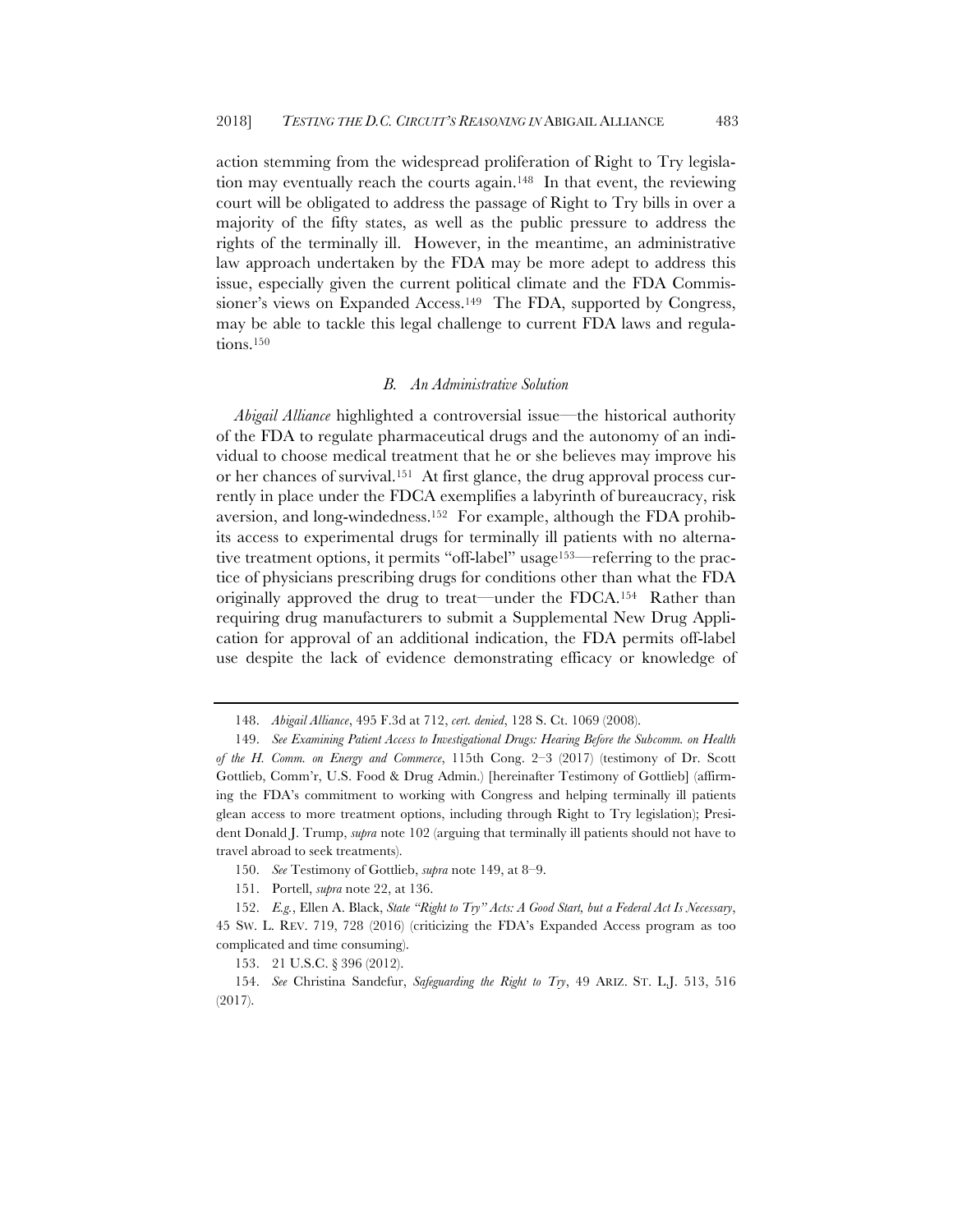proper dosage through a new clinical trial.155 Yet another example, while not directly pertaining to the FDA, is state legislation legalizing both medical and recreational marijuana in a direct affront to the federal Controlled Substances Act.156 The trend toward legalizing marijuana, even in direct contradiction to a federal statute, demonstrates that lawmakers can achieve a solution for Right to Try that coexists with the FDCA.157

Until recently, the relationship between state and federal drug regulation was somewhat distinct. States upheld authority over the practice of medicine pursuant to their police powers, while the federal government regulated medical products, including drugs.158 Amid concerns about FDA oversight being too restrictive, states have continued to challenge the scope and implicitly blur the lines of FDA jurisdiction.159 Given the preemption challenges inherent in states' attempts to assert jurisdiction over drug regulation, this underscores the significance of why states would enact laws that challenge the scope of the FDA's authority.160 After the second federal Right to Try Act failed in Congress, and in responding to the signal of support from the FDA Commissioner,<sup>161</sup> states are likely enacting Right to Try laws as a vehicle for change in federal policy.162

# *1. The Ups-and-Downs of Right to Try in Practice*

Deregulation of the FDA's drug approval process would certainly come with a price.<sup>163</sup> The FDA is primarily concerned with potentially unsafe and ineffective drugs entering the marketplace—regardless of who is receiving such drugs.164 Granting access to unapproved drugs, even to terminally

158. *Id.* at 849.

159. *See id.* (suggesting that Maine's law permitting the importation of unapproved drugs from certain countries (although held preempted under federal law), the passage of Right to Try laws throughout the country, and medical marijuana laws present challenges to federal drug regulation).

160. *Id.* at 850.

163. *See* Portell, *supra* note 22, at 140–42.

164. Brandes, *supra* note 17, at 1168.

<sup>155.</sup> *Id.* 

<sup>156.</sup> *See generally* Michael A. Cole Jr., Note, *Functional Preemption: An Explanation of How State Medicinal Marijuana Laws Can Coexist with the Controlled Substances Act*, 16 MICH. ST. U. J. MED. & L. 557, 558 (2012).

<sup>157.</sup> *See* Patricia J. Zettler, *Pharmaceutical Federalism*, 92 IND. L.J. 845, 848–49 (2017).

<sup>161.</sup> *See* Right to Try Act of 2017, H.R. 878, 115th Cong. (2017); Testimony of Gottlieb, *supra* note 149, at 8–9.

<sup>162.</sup> *See* Zettler, *supra* note 157, at 850–51 (synthesizing that states may be regulating in this area to motivate the federal government to adopt particular policies and to make Congress and the FDA more honest and democratically accountable to their constituents).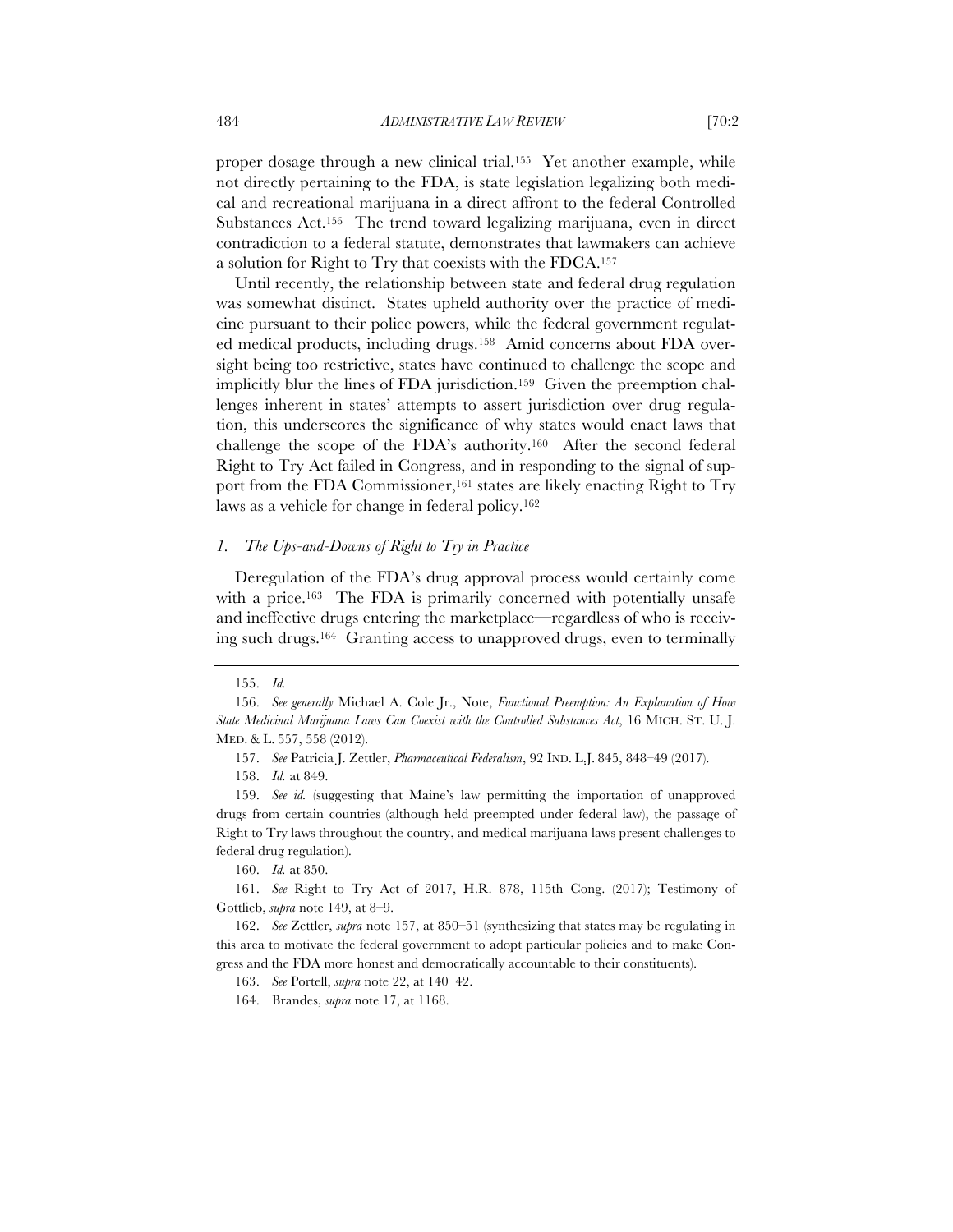ill patients without any alternative treatment options, does not resolve the uncertainty of the actual effectiveness of the drug itself, or the potential adverse side effects.165 While proponents of deregulation pose that terminally ill patients faced with impending death are less likely to be concerned about side effects, critics assert that the ingestion of such a drug may actually hasten the deaths of terminally ill patients, acting contrarily to the governmental interest in preserving life.166

More importantly, widespread consumption of investigational drugs compromises the integrity and efficacy of the clinical trial process.167 A patient's ability to obtain an experimental drug outside of a clinical trial or Expanded Access program would eviscerate the current drug approval regime,168 as well as jeopardize the collection of quality data necessary for determining a drug's safety and efficacy.169

Right to Try supporters argue that doctors, on behalf of their patients, should be able to negotiate directly with drug companies, thereby eliminating the government's role in the experimental drug process.170 However, allowing physicians to negotiate the use of experimental drugs on behalf of their patients, without more than a preliminary showing of safety, could expose the profession to an influx of litigation where the side effects of a given drug are largely unknown.171

Currently, pharmaceutical companies have virtually no incentive to pro-

168. Expanded Access to Investigational Drugs for Treatment Use, 71 Fed. Reg. 75,147 (Dec. 14, 2006) (codified at 21 C.F.R. pt. 312) ("[A] system of blindly permitting uncontrolled access to investigational drugs could make it difficult or impossible to enroll adequate numbers of patients in clinical trials . . . .").

169. Brief for the Respondents in Opposition at 5, Abigail All. for Better Access to Developmental Drugs v. von Eschenbach, 495 F.3d 695 (D.C. Cir. 2007) (No. 07-444).

170. Martin, *supra* note 47, at 168–69. *See generally* Robert Pear, *House Rejects Bill to Give Patients a "Right to Try" Experimental Drugs*, N.Y. TIMES (Mar. 13, 2018), https://www.nytimes.com/2018/03/13/us/politics/house-rejects-right-to-try-bill.html (noting that under the House bill, Right to Try would mostly immunize pharmaceutical companies, doctors, and hospitals for the risks associated with providing unapproved drugs, and restrict the FDA from using any data to "delay or adversely affect" federal approval of the drug).

171. Brandes, *supra* note 17, at 1150. *But see* Pear, *supra* note 170 (discussing how the federal bill would protect physicians and hospitals unless they "engaged in gross negligence or willful, reckless or criminal misconduct, or they intentionally harmed a patient").

<sup>165.</sup> *Id.* 

<sup>166.</sup> Romano & Jacobson, *supra* note 45, at 62; *see also* United States v. Rutherford, 442 U.S. 544, 555–56 (1979) (finding that the concept of drug safety for terminally ill patients is the same as for anyone else).

<sup>167.</sup> Brandes, *supra* note 17, at 1168.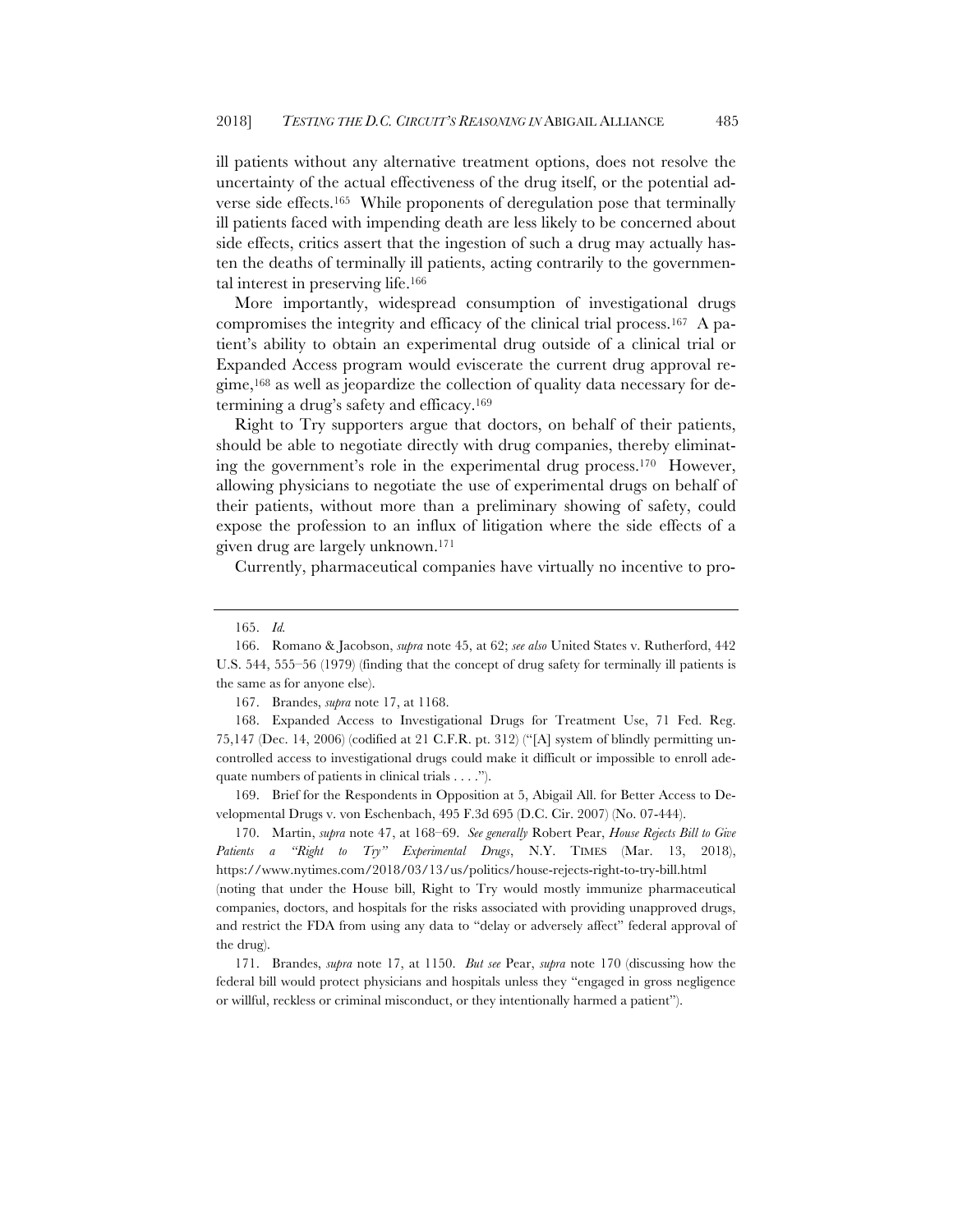vide experimental new drugs to patients outside of the clinical trial process.172 Since the FDA prohibits incurring any profit from the clinical trial or Expanded Access programs, pharmaceutical companies would have to produce extra quantities for patients outside of their clinical trials, which could be costly and yield negative data.173 Another consideration for pharmaceutical companies is their capacity to supply investigational drugs to willing participants outside of a clinical trial.174 Additionally, as the FDA does not require drug manufacturers to participate in the Expanded Access program, terminally ill patients have an even smaller pool from which they are able to access investigational drugs.175 In addition to the lack of financial incentive, there are a variety of reasons as to why drug manufacturers choose not to participate in the Expanded Access program.176

#### *2. More Access, More Lives Saved*

The pivotal question becomes how the FDA can legally implement the principles behind the Right to Try movement without circumventing its regulatory authority under the FDCA and without ceding its regulatory power to Congress. Although bills have been introduced in Congress to enact a federal Right to Try law, federal legislation thus far has been stymied,177 and it will primarily fall upon the FDA to take regulatory action through notice-and-comment rulemaking, similar to its response during the height of the AIDS epidemic and after its near-loss in *Abigail Alliance*.178

With this in mind, how can terminally ill patients influence the administrative process of the FDA? Under the Administrative Procedure Act, citizens have a right to submit comments on an agency's proposed rule, as well

<sup>172.</sup> Portell, *supra* note 22, at 142–43; *accord* Thomas, *supra* note 58 (criticizing both federal Right to Try bills for failing to address the main barrier of pharmaceutical consent to providing experimental drugs to patients).

<sup>173.</sup> Tsakopoulos et al., *supra* note 53, at 629–30. *But see* Howard, *supra* note 54, at 287–88 (extrapolating that the Expanded Access program permits manufacturers to charge for investigational drugs within the parameters set by the program).

<sup>174.</sup> *See* Elizabeth Weeks Leonard, *Right to Experimental Treatment: FDA New Drug Approval, Constitutional Rights, and the Public's Health*, 37 J.L. MED. & ETHICS 269, 272 (2009).

<sup>175.</sup> Black, *supra* note 152, at 729.

<sup>176.</sup> Tsakopoulos et al., *supra* note 53, at 638.

<sup>177.</sup> *See* Pear, *supra* note 170 (declaring that the House of Representatives rejected the federal bill).

<sup>178.</sup> *See, e.g.*, Grossman, *supra* note 32, at 692 (contending that the AIDS activist movement to reform FDA drug regulation "demonstrates how extralegal popular mobilization can play an important constitutive function in the administrative law sphere," deeming it a form of "administrative constitutionalism").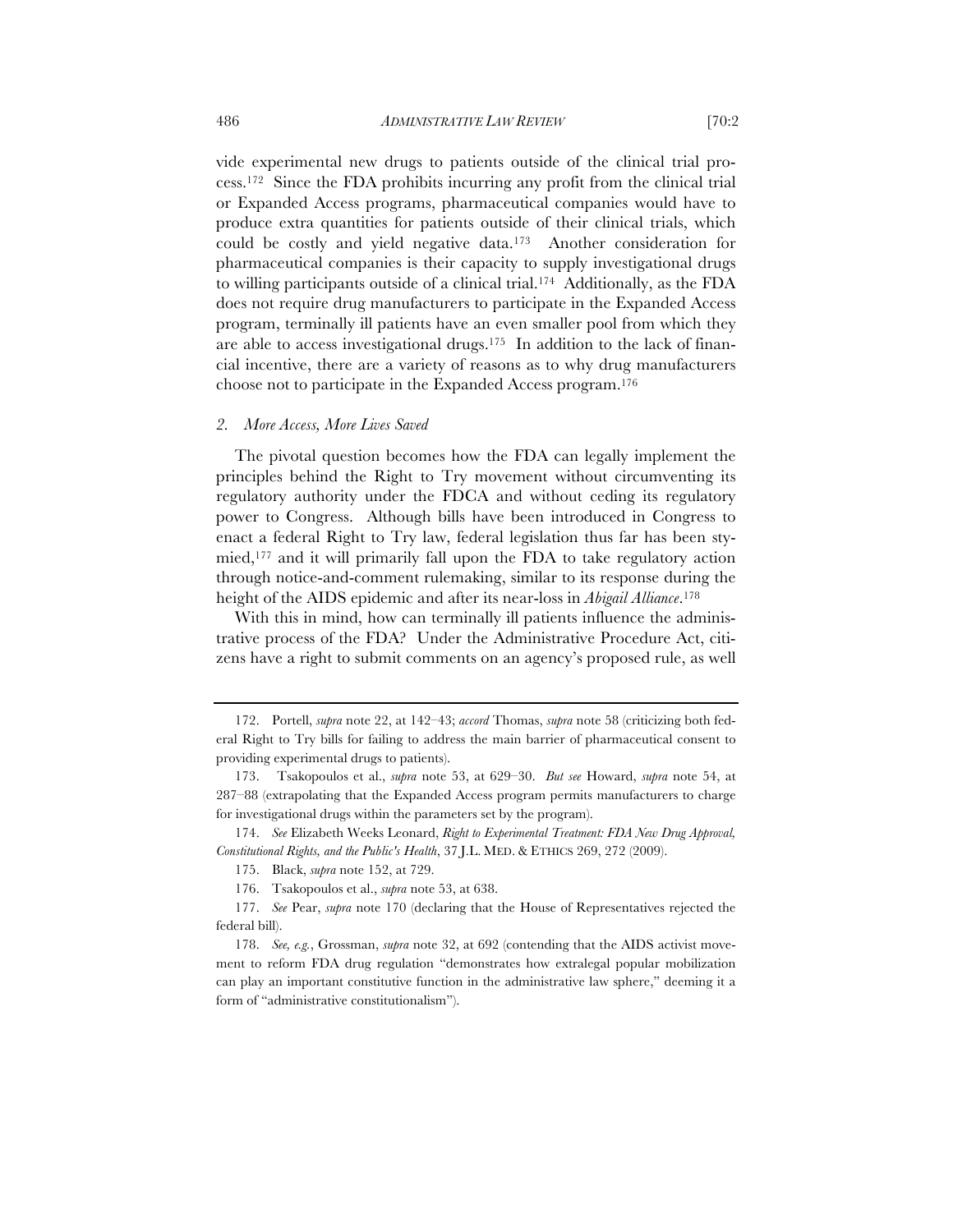as petition an agency for new rules.179 However, the typical notice-andcomment process is time and resource intensive and can take several years before an agency issues a final rule.180 Terminally ill patients do not have this kind of time. Unlike other reforms to rulemaking procedures that aim to decrease the time between the proposed and final rules,181 negotiated rulemaking can shorten the overall process by bringing stakeholders together in one large negotiation to work toward issuing a draft rule.182 This strategy would provide an avenue for the FDA, members of Congress, terminally ill patients and their representatives, and pharmaceutical companies to meet to consider the broad implications of the Right to Try movement, and how to address growing the public pressure to reform drug regulation.

Nevertheless, any FDA action would still be subject to review under *Chevron U.S.A., Inc. v. Natural Resources Defense Council, Inc*.183 Under *Chevron*, a court reviewing an agency's action under the agency's own enabling statute must first address whether Congress has spoken directly on the issue.184 If Congress has not spoken directly on the issue, it is in within the court's discretion to determine "whether the agency's answer is based on a permissible construction of the statute."<sup>185</sup> A proposed rule suggesting further expansion of the Expanded Access program to grant terminally ill patients access to unapproved therapies could be interpreted as an extension of the Expanded Access program. Applying *Chevron*, as Congress has not spoken directly on this specific issue, a court would have to determine whether the FDA was acting within a permissible construction of the FDCA in its proposal for Right to Try.186 As there have been no challenges to the Expanded Access program operated by the FDA, a court could reasonably find that, in the event the FDA does propose a less stringent and more encom-

<sup>179.</sup> 5 U.S.C. § 553(c) (2012). *But see* Grossman, *supra* note 32, at 709 (elaborating that despite the various court decisions directing administrative agencies to consider and address the comments submitted to them, "agencies maintain extremely broad discretion to reject commenters' objections and suggestions").

<sup>180.</sup> *See* Julia Kobick, Note, *Negotiated Rulemaking: The Next Step in Regulatory Innovation at the Food and Drug Administration?*, 65 FOOD & DRUG L.J. 425, 431 (2010).

<sup>181.</sup> *Id.* at 432 (referring to Direct Final Rulemaking and Interim Final Rulemaking).

<sup>182.</sup> *Id.* at 432, 434–35 (noting how FDA has never voluntarily initiated a rulemaking negotiation, even though it is encouraged by Congress and FDA has experienced ossification in its rulemaking).

<sup>183.</sup> 467 U.S. 837 (1984).

<sup>184.</sup> *Id.* at 842–43 (stating that where Congress's intent is clear, both the court and the agency "must give effect to the unambiguously expressed intent of Congress").

<sup>185.</sup> *Id.* 

<sup>186.</sup> *See id.*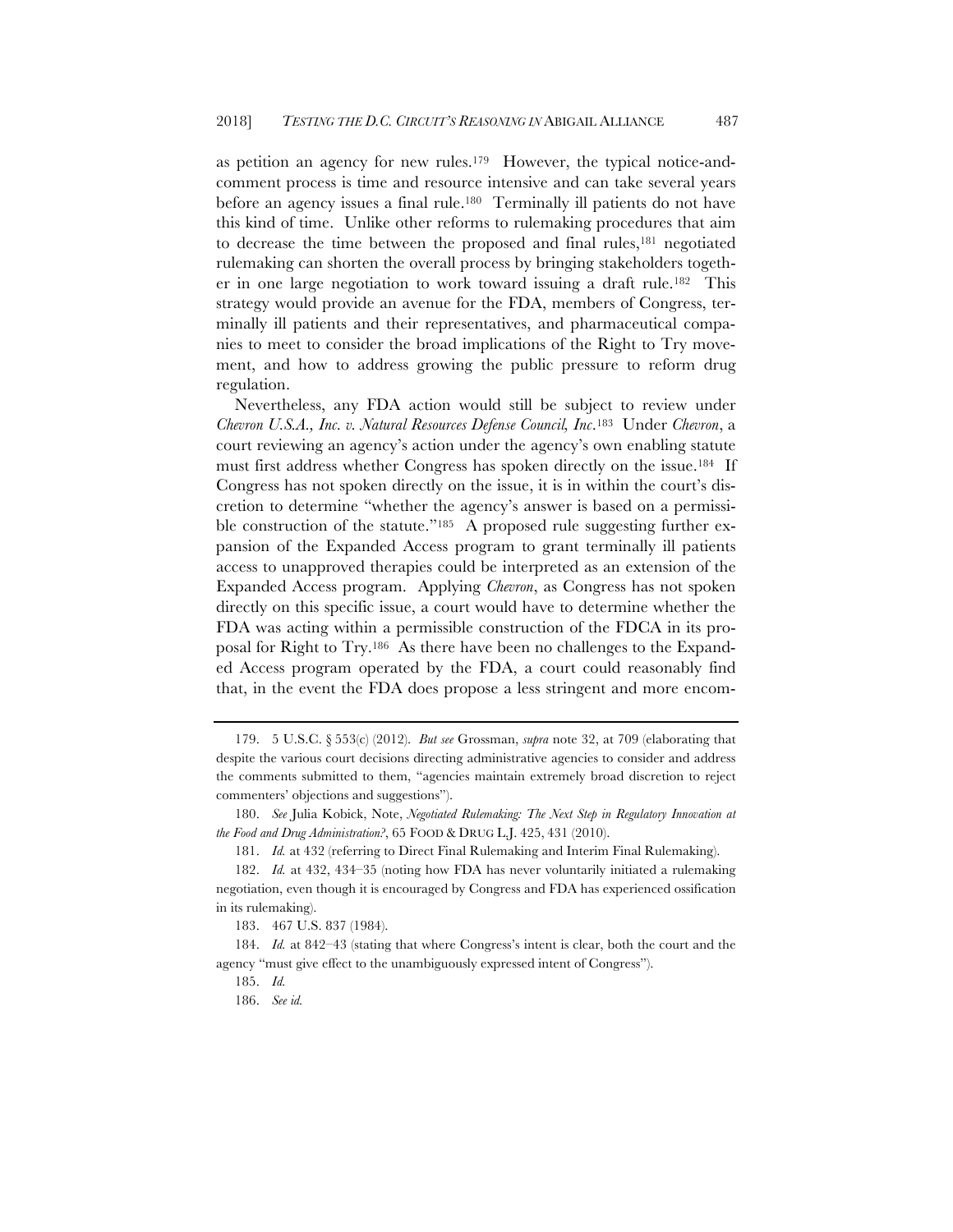passing Expanded Access protocol for terminal patients, the FDA acted within its authority in its interpretation of the statute.<sup>187</sup>

Though the FDCA preempts current Right to Try legislation in the states,188 the FDA still must address its growing popularity. One of the many arguments in favor of Right to Try is the arduous process that doctors must endure in order to even apply under the FDA's Expanded Access program—one that involves one hundred hours of the FDA-required paperwork.189 The FDA responded to such complaints, in light of the publicity garnered by the Right to Try movement, by proposing Form 3926 which can be completed in forty-five minutes.190 This change certainly reflects the FDA's initiative to assuage concerns of the public, as well as terminally ill patients.191

While this step addresses one of the concerns with drug regulation, the FDA can still do more. Spearheaded by activists during the peak of the AIDS crisis, the FDA proposed, and executed, a "parallel track"192 option for HIV/AIDS patients who were ineligible for participation in other clinical trials or who could not tolerate the harsh side effects of azidothymidine, the only FDA-approved therapy at the time.193 In its proposed policy statement for the "parallel track" program for AIDS, the FDA mentioned its willingness to expand the program to other life-threatening diseases at a later time.194 Analogously, in response to Right to Try, the FDA could revisit its "parallel track" approach to life-threatening diseases, and designate "parallel track" status to certain diseases, such as ALS, that severely affect

189. *Id.* at 728.

191. *Individual Patient Expanded Access Applications: Form FDA 3926, Guidance for Industry*, U.S. FOOD & DRUG ADMIN. (Oct. 2017), https://www.fda.gov/downloads/Drugs/GuidanceComplianceRegulatoryInformation/Guidances/UCM432717.pdf.

192. *See* Grossman, *supra* note 32, at 720 (describing "parallel track" as a post-Phase I protocol "permitting the treatment use of experimental drugs while controlled efficacy trials are ongoing").

193. *See id.* at 688, 725 (explaining how the parallel track program was a success for the AIDS activists as it allowed eligible patients to receive experimental treatment very early in the development process).

194. Expanded Availability of Investigational New Drugs Through a Parallel Track Mechanism for People with AIDS and HIV-Related Disease, 55 Fed. Reg. 20,856 (May 21, 1990); *see also* Grossman, *supra* note 32, at 725 (providing that the parallel track required physicians to collect and report safety and even efficacy data).

<sup>187.</sup> *Id.* 

<sup>188.</sup> Black, *supra* note 152, at 740.

<sup>190.</sup> *Id.* at 728–29 (stating that the new form only requires eight types of information and one attachment, compared to Form 1571, which required twenty-six separate types of information and seven attachments).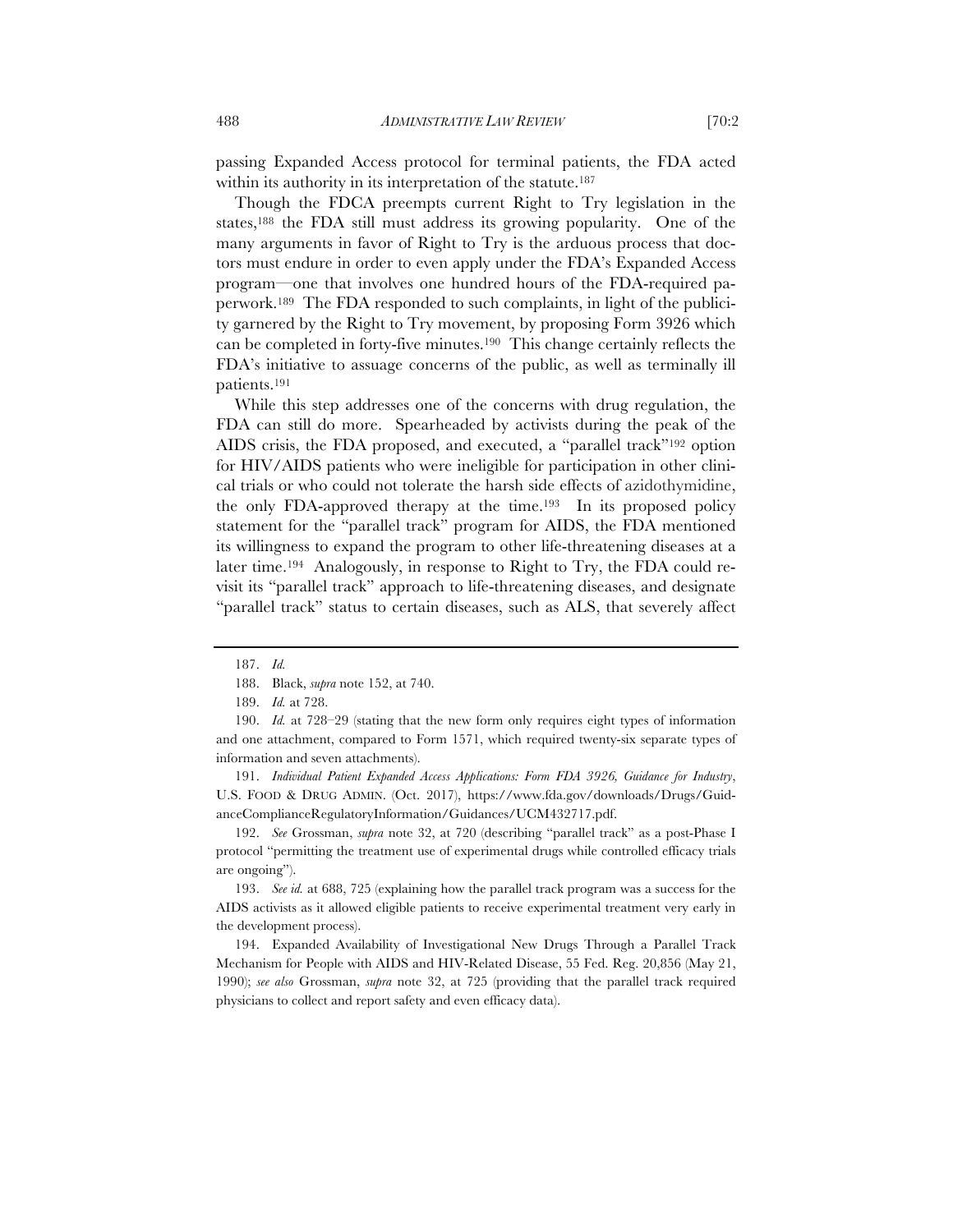the morbidity and mortality of the American people.

Another potential solution could be to drastically reform the clinical trial process by making "trials larger and more accessible to those located outside the testing region."195 Larger trials would also allow drug manufacturers to expand the inclusion criteria for applicants.196 Scientists suggest that increasing the size of clinical trials, as well as including a broader array of patients subject to less restrictive criteria, may make Phase II testing more useful by providing significant scientific evidence and limiting the effects of Expanded Access programs on clinical investigations.197 The FDA, and Congress, could also create a national institutional review board.198 States could partner with the FDA to fund national institutional review boards that focus specifically on Expanded Access requests by patients.199 As the FDA has previously acknowledged that institutional review boards create a barrier for patients seeking approval for Expanded Access,<sup>200</sup> a national board could yield faster review times given that its sole focus is on Expanded Access requests.

#### **CONCLUSION**

Based upon the growing number of states enacting their own Right to Try legislation, as well as the proposed federal legislation, the FDA must respond to the growing Right to Try movement. While a judicial ruling in favor of a fundamental right to access investigational new drugs for terminally ill patients would be ideal, it is unlikely under the current *Glucksberg*  legal analysis for substantive due process. If a court adopted a more expansive approach toward fundamental rights by incorporating *Obergefell* into its due process decision, the court would be able to take into account the evolving state of science and medicine, as well as decisions in favor of personal autonomy and dignity, and a case similar to *Abigail Alliance* would prevail. Under the *Obergefell* standard, it is more likely that a court would find

<sup>195.</sup> Black, *supra* note 152, at 731; *see also* Shah & Zettler, *supra* note136, at 189.

<sup>196.</sup> Shah & Zettler, *supra* note 136, at 189.

<sup>197.</sup> *Id.* (suggesting that such a change in clinical trials would also ensure patient safety by providing individuals exposed to unapproved drugs with monitoring akin to clinical trials).

<sup>198.</sup> Black, *supra* note 152, at 731 (noting that the creation of a national institutional review board would make patient participation easier and less costly).

<sup>199.</sup> *See* Darrow et al., *supra* note 59, at 280.

<sup>200.</sup> *See generally Expanded Access to Investigational Drugs for Treatment Use—Questions and Answers, Guidance for Industry*, U.S. FOOD & DRUG ADMIN. 8 (Oct. 2017), https://www.fda.gov/downloads/drugs/guidancecomplianceregulatoryinformation/guidan ces/ucm351261.pdf.